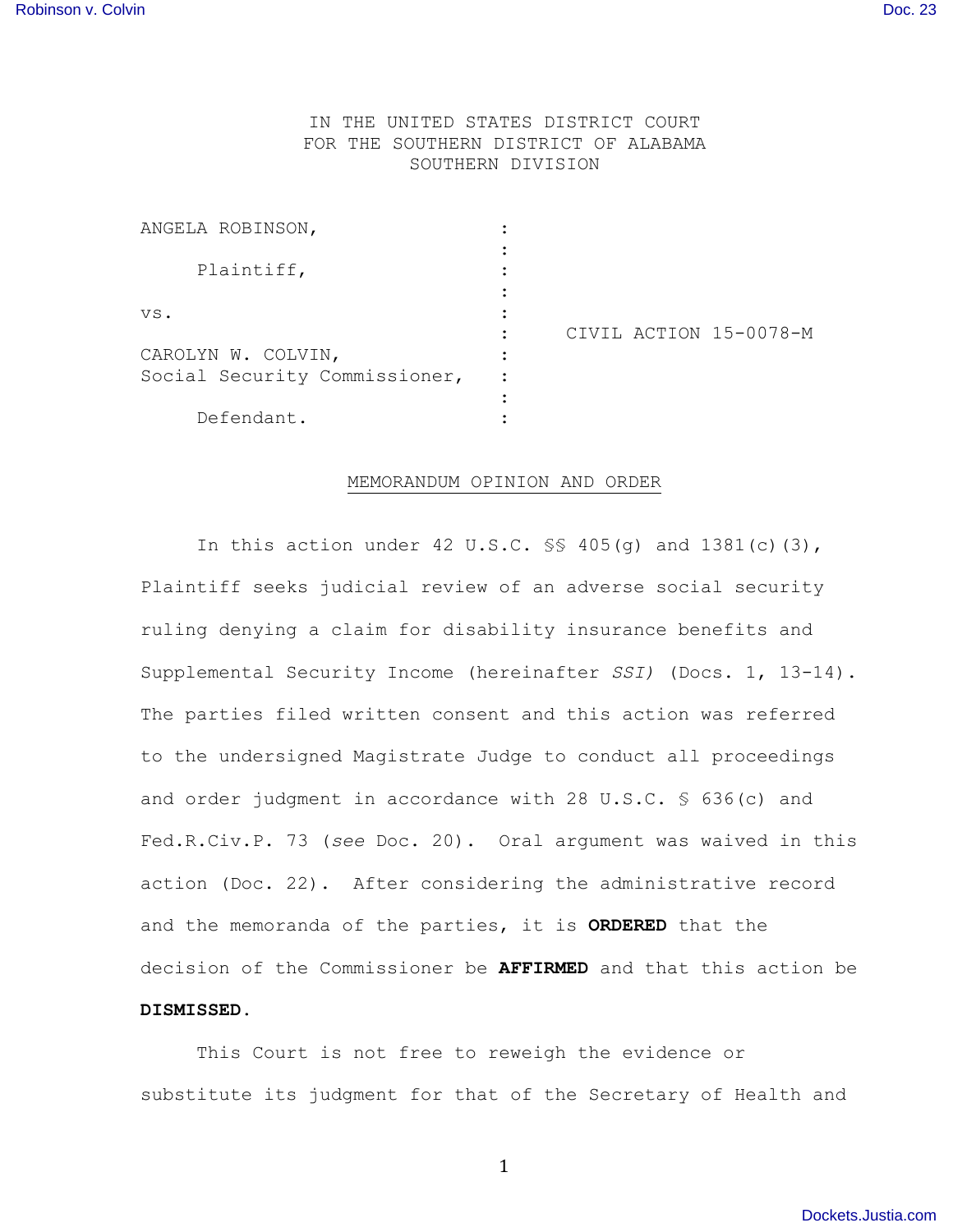Human Services, *Bloodsworth v. Heckler*, 703 F.2d 1233, 1239 (11th Cir. 1983), which must be supported by substantial evidence. *Richardson v. Perales*, 402 U.S. 389, 401 (1971). Substantial evidence requires "that the decision under review be supported by evidence sufficient to justify a reasoning mind in accepting it; it is more than a scintilla, but less than a preponderance." *Brady v. Heckler*, 724 F.2d 914, 918 (11th Cir. 1984), *quoting Jones v. Schweiker*, 551 F.Supp. 205 (D. Md. 1982).

At the time of the administrative hearing, Robinson was forty-seven years old, had completed an eight-grade education (*see* Tr. 271), and had previous work experience as a certified nurse assistant (hereinafter *CNA*), a clean-up worker, and hospital housekeeper (Tr. 80-81). Plaintiff alleges disability due to major depressive disorder, panic disorder, degenerative disc disease, back pain, head injury, dermatitis, Post Traumatic Stress Disorder (hereinafter *PTSD*), mild mental retardation, and right arm pain (Doc. 14).

The Plaintiff applied for disability benefits and SSI on September 2, 2011, asserting an onset date of August 18, 2011 (Tr. 18, 193-202). An Administrative Law Judge (ALJ) denied benefits, determining that although she could not return to her past relevant work, there were specific light work jobs that Robinson could perform (Tr. 18-45). Plaintiff requested review of the hearing decision (Tr. 9-13), but the Appeals Council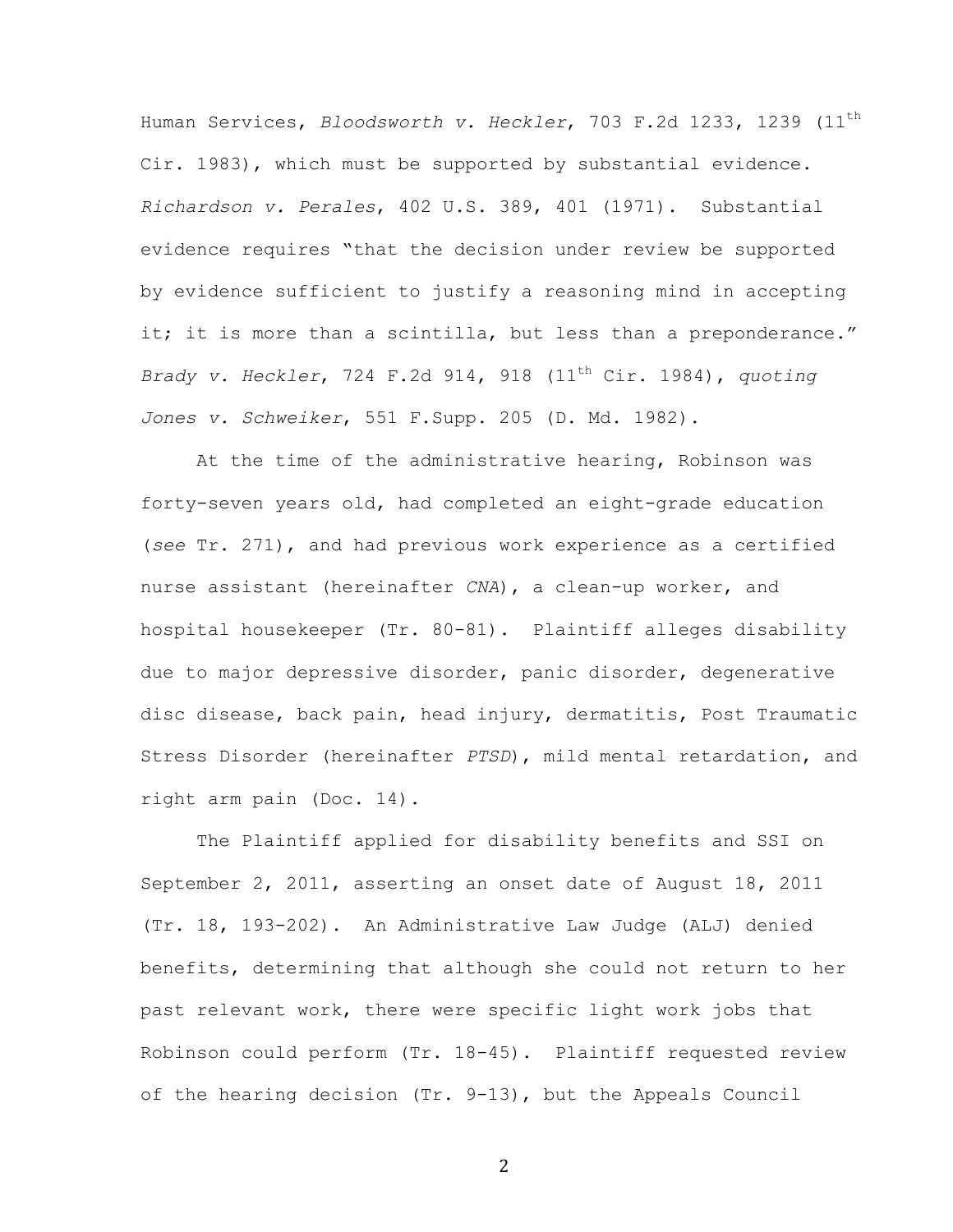denied it (Tr. 1-6).

Plaintiff claims that the opinion of the ALJ is not supported by substantial evidence. Specifically, Robinson alleges that: (1) The ALJ improperly discounted her testimony; (2) the ALJ did not accord proper weight to the opinions of particular examiners; (3) the ALJ failed to properly assess her PTSD; (4) she meets the requirements of two different Listings; and (5) the Appeals Council did not properly consider newlysubmitted evidence (Doc. 13). Defendant has responded to-and denies—these claims (Doc. 17). The Court's summary of the relevant evidence follows.

On May 3, 2011, Robinson was seen at Anderson Family Medical Center for complaints of back pain, radiating into her legs; she was prescribed medication refills (Tr. 394-95). On September 7, Plaintiff complained of depression, insomnia, and pain in her right arm and back (Tr. 390-91). On September 28, Robinson was looking to get shots for her back pain (Tr. 388- 89).

On October 20, Plaintiff went to Weems Community Mental Health Center (hereinafter *Weems*), stating that she was suffering panic attacks, depression, nightmares, and severe anxiety from an event seven years earlier wherein her husband attacked her with a sledgehammer; though he had gone to prison, he had since been released and she reported that he tried to run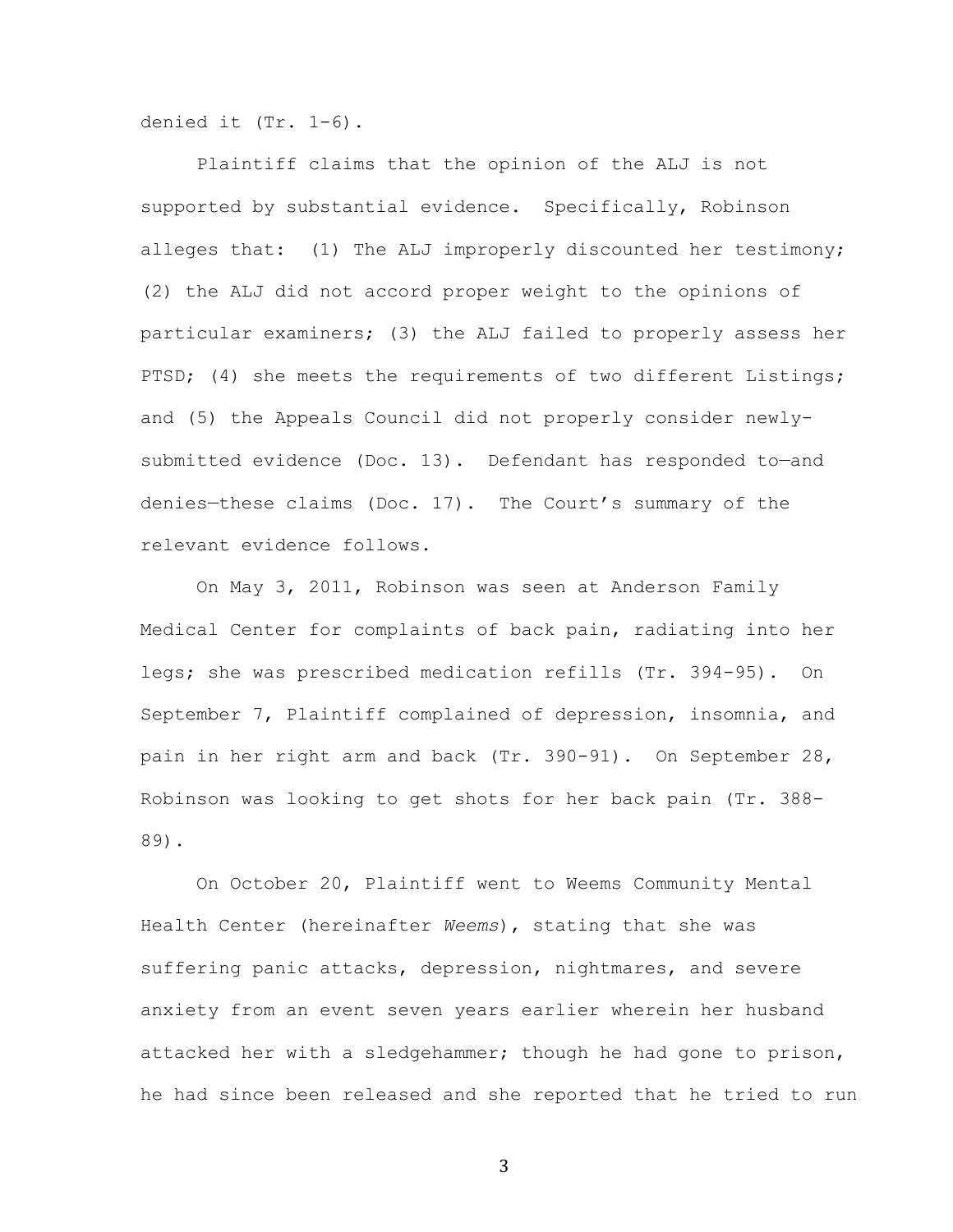her off the road with his car in July 2011 (Tr. 426-32). Robinson had previously received disability, but it was stopped after she started working (Tr. 386); she reported that she had last worked in August 2011, but quit after pushing her supervisor in frustration. Though Plaintiff had undergone reconstructive surgery on her arm after her husband's sledgehammer attack, she reported no physical impairments. Robinson's thought content was logical and short- and long-term memory was intact; judgment was thought to be moderately impaired. Plaintiff was diagnosed to have Depressive Disorder, NOS, Anxiety Disorder, NOS, and PTSD. On November 3, 2011, Weems reported that Plaintiff was taking Celexa,  $1$  Klonopin,  $2$  and Trazodone;<sup>3</sup> she stated she was unable to concentrate but her medications helped (Tr. 422-24). Insight and judgment were fair. On January 25, 2012, Robinson reported doing better with her depression, but was having headaches; Vistaril<sup>4</sup> was prescribed (Tr. 419-20).

On November 15, 2011, Psychologist Nina E. Tocci reported that Robinson was unable to wait in her waiting room because

 

<sup>1</sup>*Celexa* is used in treating depression. **Error! Main Document Only.***Physician's Desk Reference* 1161-66 (62nd ed. 2008). <sup>2</sup>

*Klonopin* is a class four narcotic used for the treatment of panic disorder. **Error! Main Document Only.***Physician's Desk Reference*  $2732-33$  (62<sup>nd</sup> ed. 2008).

**Error! Main Document Only.***Trazodone* is used for the treatment of depression. *Physician's Desk Reference* 518 (52nd ed. 1998).

<sup>4</sup>*Vistaril* is used to treat anxiety and tension and may be used to control nausea and vomiting. http://www.drugs.com/vistaril.html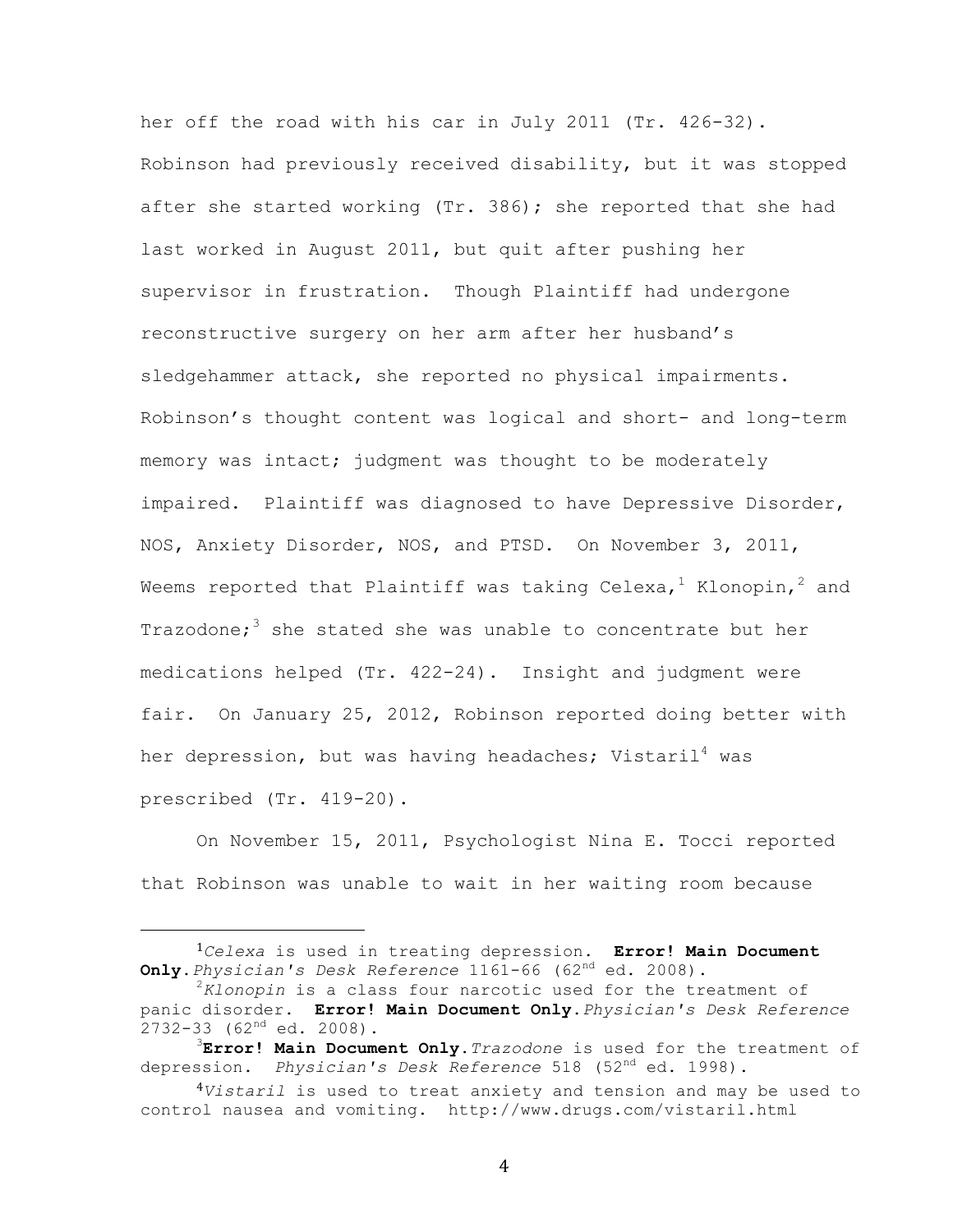there was a man sitting there and she was scared (Tr. 289-93). Affect was appropriate and normal; she demonstrated forced attention and concentration. Plaintiff had a poor fund of information and comprehension; she had logical thought organization and her thought content was appropriate. Robinson had difficulty remaining focused and used breathing techniques and self-talk to remain calm. She had good insight and fair social judgment; Tocci thought she was functioning within the borderline range of intellectual ability. The Psychologist's impression was recurrent, moderate Major Depressive Disorder and Panic Disorder with a poor prognosis; she indicated that she would have difficulty learning, performing, and completing job tasks. Tocci indicated Robinson's GAF was 55.<sup>5</sup>

On November 21, 2011, Dr. Richard S. Abney examined Plaintiff who was breathing in a paper bag during most of the exam; accompanying family members said she had a history of headaches, a residual of her husband's attack, but had no other physical problems (Tr. 299-304; *cf.* Tr. 324-27). Straight leg raise was limited to 60º; Robinson mentioned low back—but no radicular—pain. She had normal range of motion (hereinafter *ROM*) in her upper and lower extremities and had normal gait.

 

**<sup>5</sup>Error! Main Document Only.**"A GAF score between 51-60 indicates "moderate symptoms (*e.g.*, flat affect and circumstantial speech, occasional panic attacks) or moderate difficulty in social, occupational or school functioning (*e.g.*, few friends, conflicts with peers or co-workers)." American Psychiatric Association, *Diagnostic and Statistical Manual of Mental Disorders*, 32 (4th ed. 1994).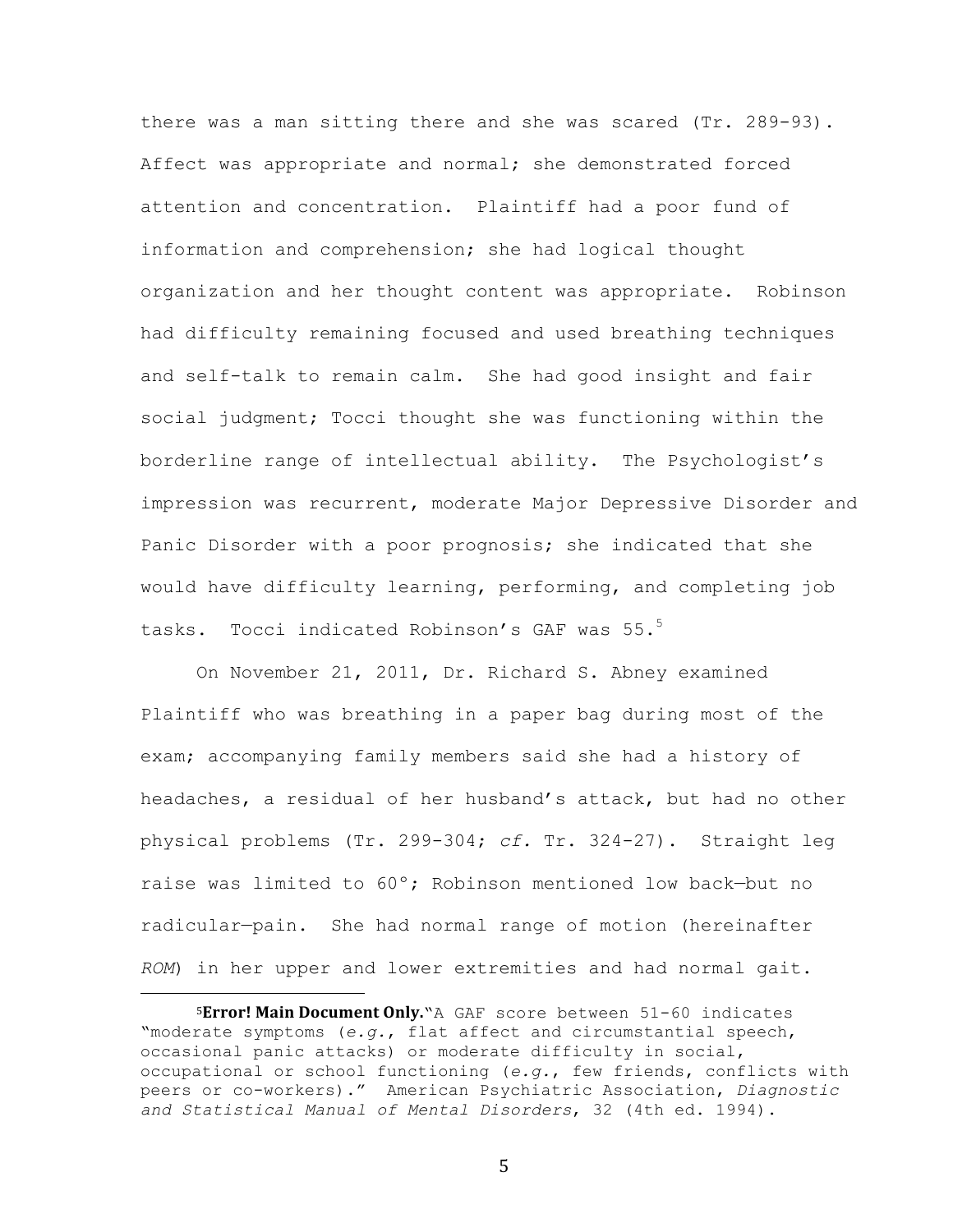Dr. Abney's impression was depression, panic attacks, hyperventilation, and traumatic injury (with no corresponding physical findings) by history.

On November 29, 2011, Linda Duke, a non-examining Psychologist reviewing Robinson's file as of that time, completed a Psychiatric Review Technique Form, indicating that Plaintiff suffered from borderline intellectual functioning and had a recurrent, moderate Major Depressive Disorder and a panic disorder (Tr. 306-19). Duke suggested that Plaintiff had mild restrictions of daily living activities, moderate difficulties in maintaining social functioning and in maintaining concentration, persistence, or pace, and had had no episodes of decompensation of extended duration. On that same day, Duke completed a mental residual functional capacity assessment, indicating that Plaintiff would be moderately limited in her ability to understand, remember, and carry out detailed instructions; maintain attention and concentration for extended periods; interact appropriately with the general public; accept instructions and respond appropriately to criticism from supervisors; and maintain socially appropriate behavior and adhere to basic standards of neatness and cleanliness (Tr. 320- 23). Duke found no marked limitations.

On December 15, Robinson went to the Anderson Regional Medical Center Emergency Room following a motor vehicle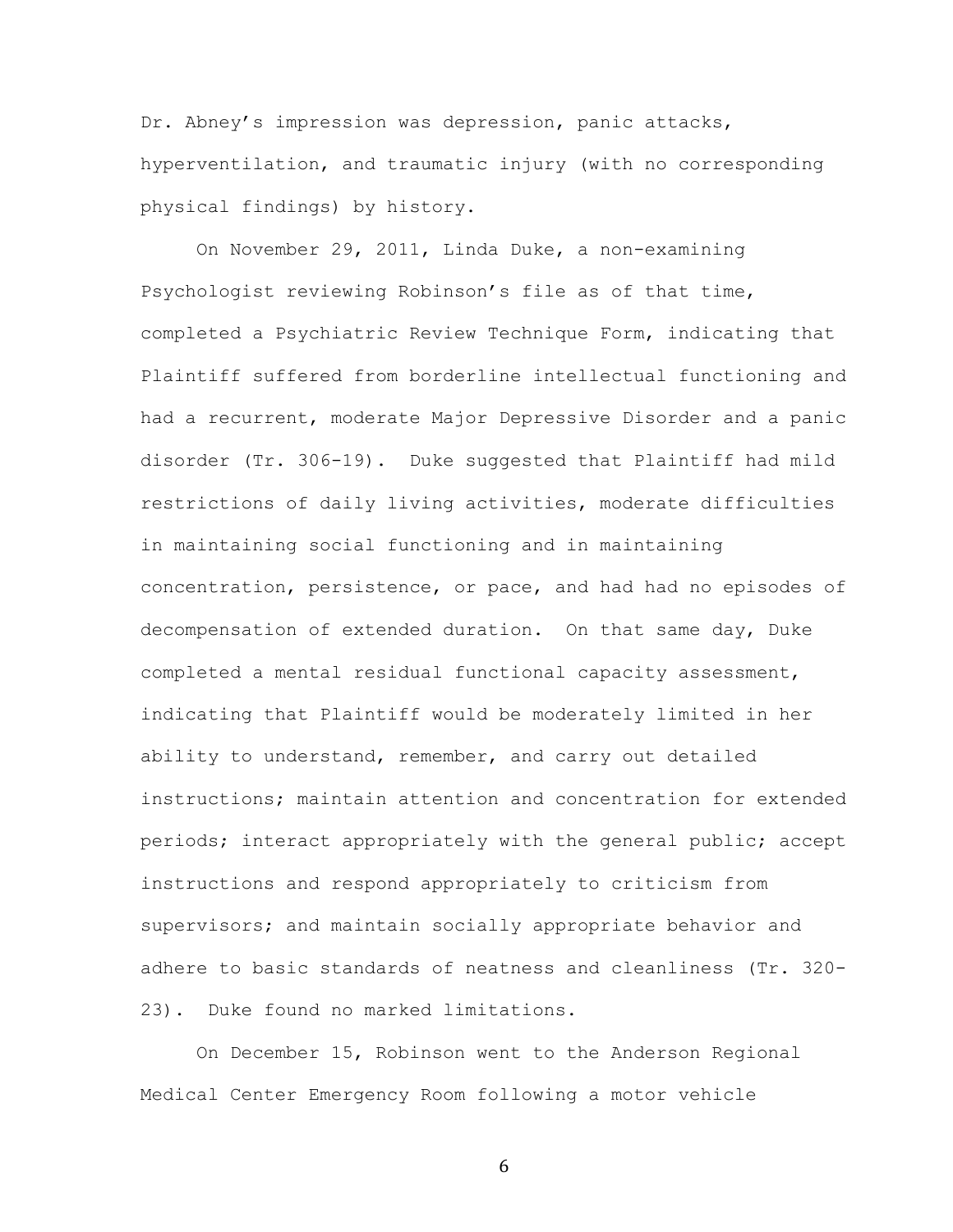accident, causing head, neck, and lower back pain rated at two on a ten-point scale (Tr. 332-51). An x-ray of the lumbosacral spine disclosed no fracture or dislocation though there was anterior spurring at the L3-4 level with modest posterior spurring at the L3-4 level and disc space narrowing at the L5-S1 level; a chest x-ray was unremarkable. A brain CT demonstrated reversal of normal cervical curvature with mild posterior spurring at the C4-5 level.

On February 14, 2012, Dr. Katherine Hensleigh examined Robinson for a rash on her face and under her stomach (Tr. 435- 39). Plaintiff had normal ROM, muscle strength, and stability in all extremities with no pain; she was oriented in four spheres, had normal insight and exhibited normal judgment. The records showed that Robinson had prescriptions for Lortab<sup>6</sup> and Flexeril.<sup>7</sup> On May 9, Dr. Hensleigh examined Plaintiff for a mole on the side of her neck and eczema on the soles of her feet; the Doctor noted moderate abdominal tenderness (Tr. 513-15). On May 30, Robinson was experiencing a cough, sinus pressure, and sore throat; though Robinson no longer had abdominal tenderness, Hensleigh noted tenderness in the lumbar spine with mild pain on

 

<sup>6</sup>**Error! Main Document Only.***Lortab* is a semisynthetic narcotic analgesic used for "the relief of moderate to moderately severe pain." *Physician's Desk Reference* 2926-27 (52nd ed. 1998).

<sup>7</sup>Error! Main Document Only.Flexeril is used along with "rest and physical therapy for relief of muscle spasm associated with acute, painful musculoskeletal conditions." *Physician's Desk Reference* 1455- 57 (48th ed. 1994).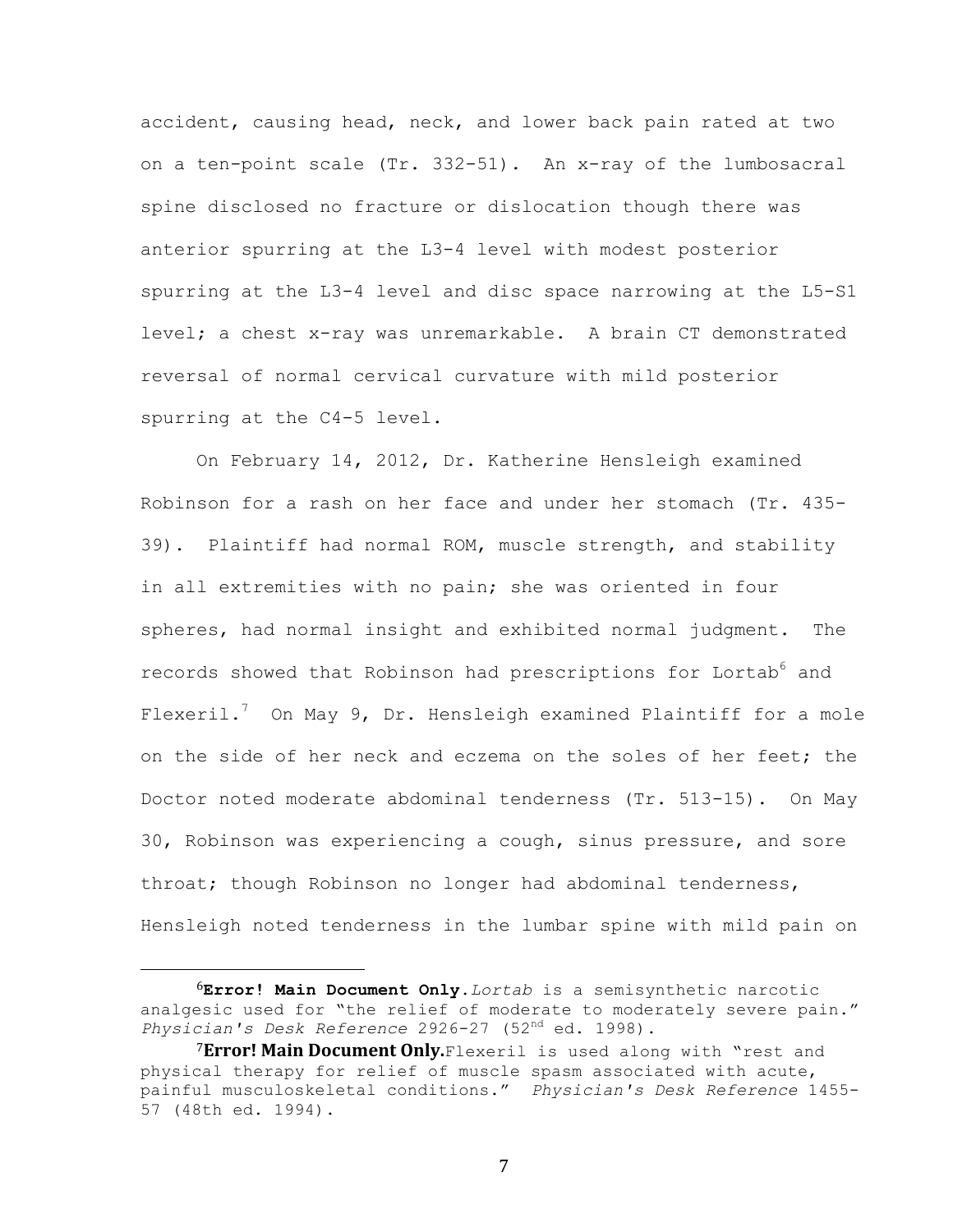motion (Tr. 510-12). On June 5, 2012, Plaintiff complained of lower back pain, radiating into both calves; she had moderate abdominal tenderness and moderate pain with motion in the lumbar spine (Tr. 507-09). The Doctor gave her an injection of Demerol,  $8$  Phenergan,  $9$  and Decadron.<sup>10</sup> On June 15, Robinson was having problems with hypertension; she had normal ROM, muscle strength, and stability in all extremities with no pain (Tr. 504-06). Hensleigh noted insomnia and generalized anxiety disorder.

On August 15, Plaintiff went to Alabama Mental Health Center (hereinafter *AMHC*), complaining that she was uncomfortable being out in public (Tr. 470-73). On October 24, her Doctor noted that Robinson was oriented in four spheres with her memory intact and reasoning good; thought processes were logical (Tr. 477-78). Her mood was anxious while judgment and impulse control were fair; Plaintiff was diagnosed to have PTSD and recurrent major depression. Over a six-month period beginning in August 2012, she attended five individual and family counseling; Robinson's sleep and appetite improved (Tr.

 

<sup>8</sup>**Error! Main Document Only.***Demerol* is a narcotic analgesic used for the relief of moderate to severe pain. *Physician's Desk Reference* 2570-72 (52<sup>nd</sup> ed. 1998).

<sup>9</sup>Error! Main Document Only. Phenergan is used as a sedative, sleep aid, or to treat nausea, vomiting, or pain. http://www.drugs.com/phenergan.html

<sup>10</sup>**Error! Main Document Only.**Decadron is a corticosteroid used for, among other things, the treatment of rheumatic disorders. *Physician's Desk Reference* 1635-38 (52nd ed. 1998).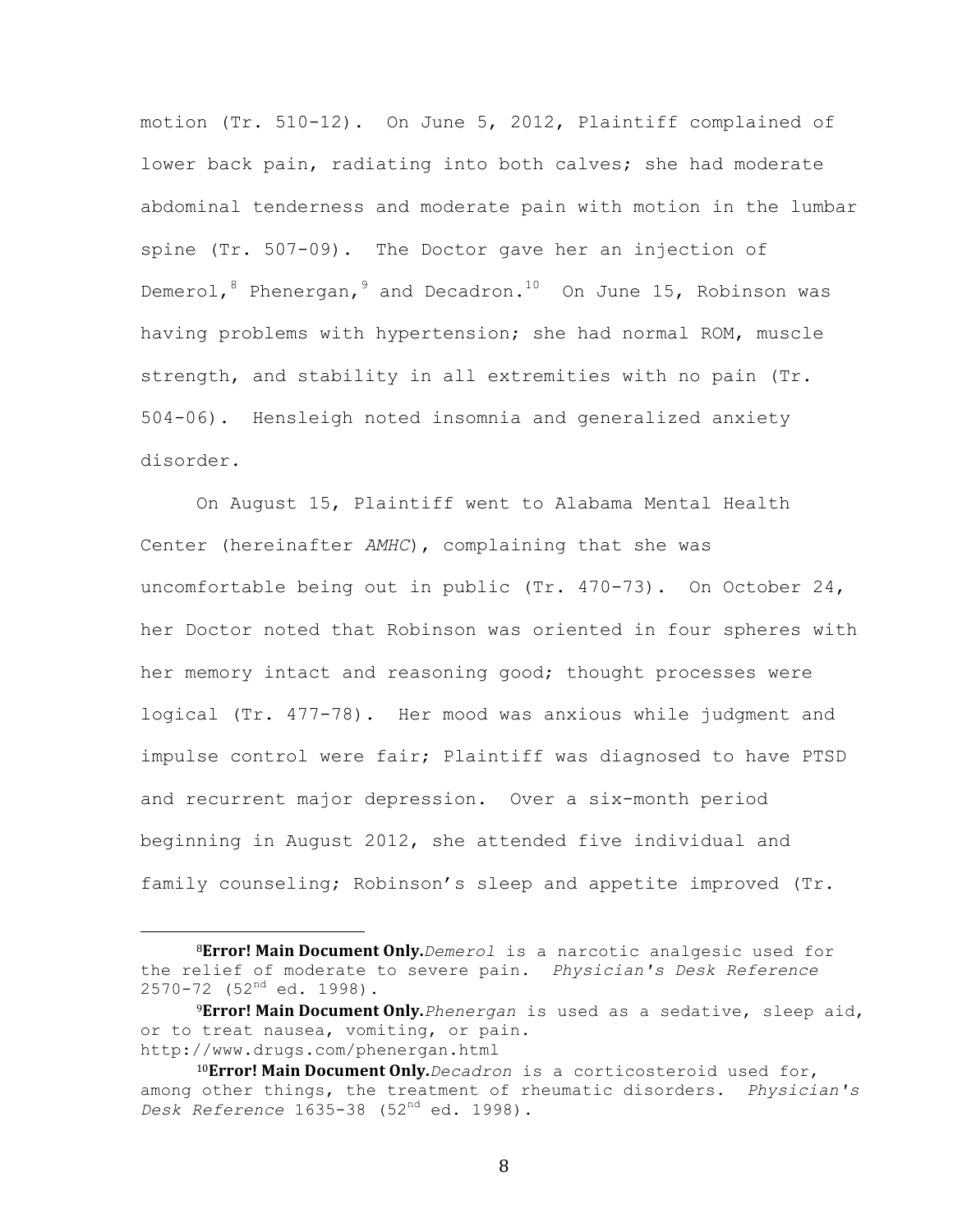$465 - 69$ ).

On September 12, 2012, Plaintiff saw Dr. Hensleigh who noted tenderness, and mild pain on motion, in the lumbar spine for which she was given an injection including Toradol<sup>11</sup> (Tr. 500-03). On October 5, Robinson had cold symptoms and was feeling fatigued and malaise and experiencing back and joint pain; Dr. Hensleigh noted no abdominal tenderness though there was tenderness and mild pain in the lumbar spine (Tr. 496-99).

On November 12, Plaintiff went to the Choctaw General Hospital Emergency Department for complaints of back pain; it was noted that she had ROM intact for all extremities with no muscle weakness (Tr. 446-51). Robinson received a Toradol injection. On December 5, Plaintiff returned to the Emergency Department because of back pain radiating into the left thigh; she had full ROM with no muscle weakness (Tr. 441-45). She received an injection.

On January 8, 2013, Dr. Hensleigh examined Plaintiff for back pain; the Doctor characterized the pain as moderate and gave her an injection (Tr. 492-95). On January 15, an MRI of the lumbar spine demonstrated degenerative changes of the L3-4 and L-S1 levels (Tr. 521). More specifically, there was "disc desiccation noted from L3-L4 through the L5-S1 levels. Mild to

<sup>11</sup>*Toradol* is prescribed for short-term (five days or less) management of moderately severe acute pain that requires analgesia at the opioid level. *Physician's Desk Reference* 2507-10 (52nd ed. 1998).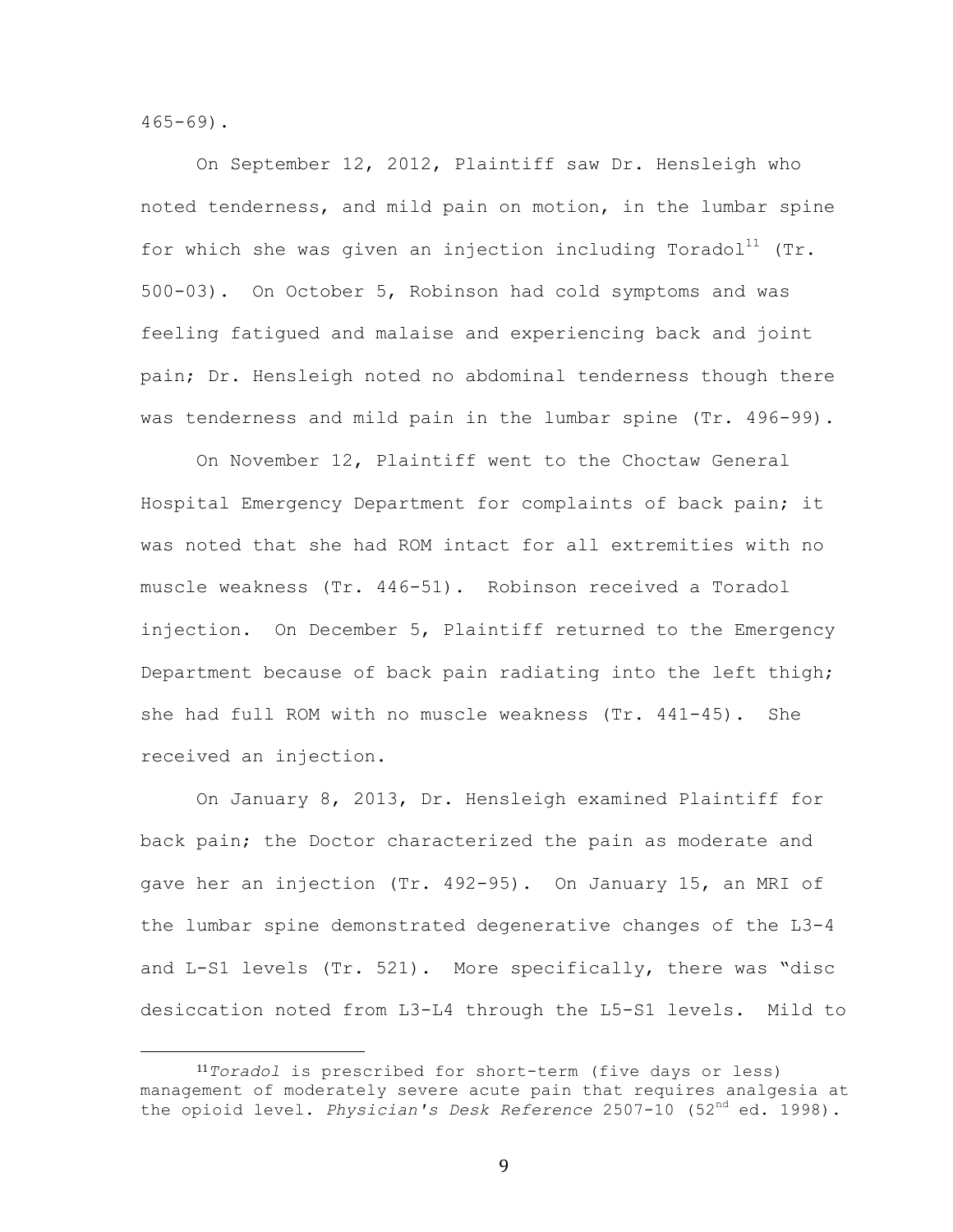space narrowing noted at these levels and greatest at the L3-L4 level" (Tr. 521). At L5-S1, there was a disc bulge resulting in mild effacement of the ventral thecal sac but no significant effacement of the nerve root (Tr. 521). On January 29, 2013, Robinson's back still hurt, so she received another injection (Tr. 488-91). On February 6, Plaintiff saw her doctor for cold symptoms; her back pain was only mild, but she received another injection (Tr. 484-87).

On February 5, Robinson reported to AMHC that she was having visual hallucinations but stated she was resting better with Zoloft<sup>12</sup> and Trazodone; she complained of tension and pain in her back (Tr. 474-76). Her mood was irritable and depressed; her intellect was thought to be average. Impulse control and judgment were good. Her Zoloft prescription was increased.

On February 18, Dr. Lenard Rutkowski examined Robinson for complaints of low back pain radiating into the left thigh and leg (Tr. 526-28). On exam, the Doctor noted sacroiliac joint tenderness and that straight leg raising was abnormal bilaterally; she also had a pulling sensation bilaterally at ninety degrees. Plaintiff had full strength in all extremities. She was referred to physical therapy and underwent three sessions over a two-week period (Tr. 453-62).

 

<sup>12</sup>**Error! Main Document Only.** Zoloft is "indicated for the treatment of depression." *Physician's Desk Reference* 2229-34 (52nd ed. 1998).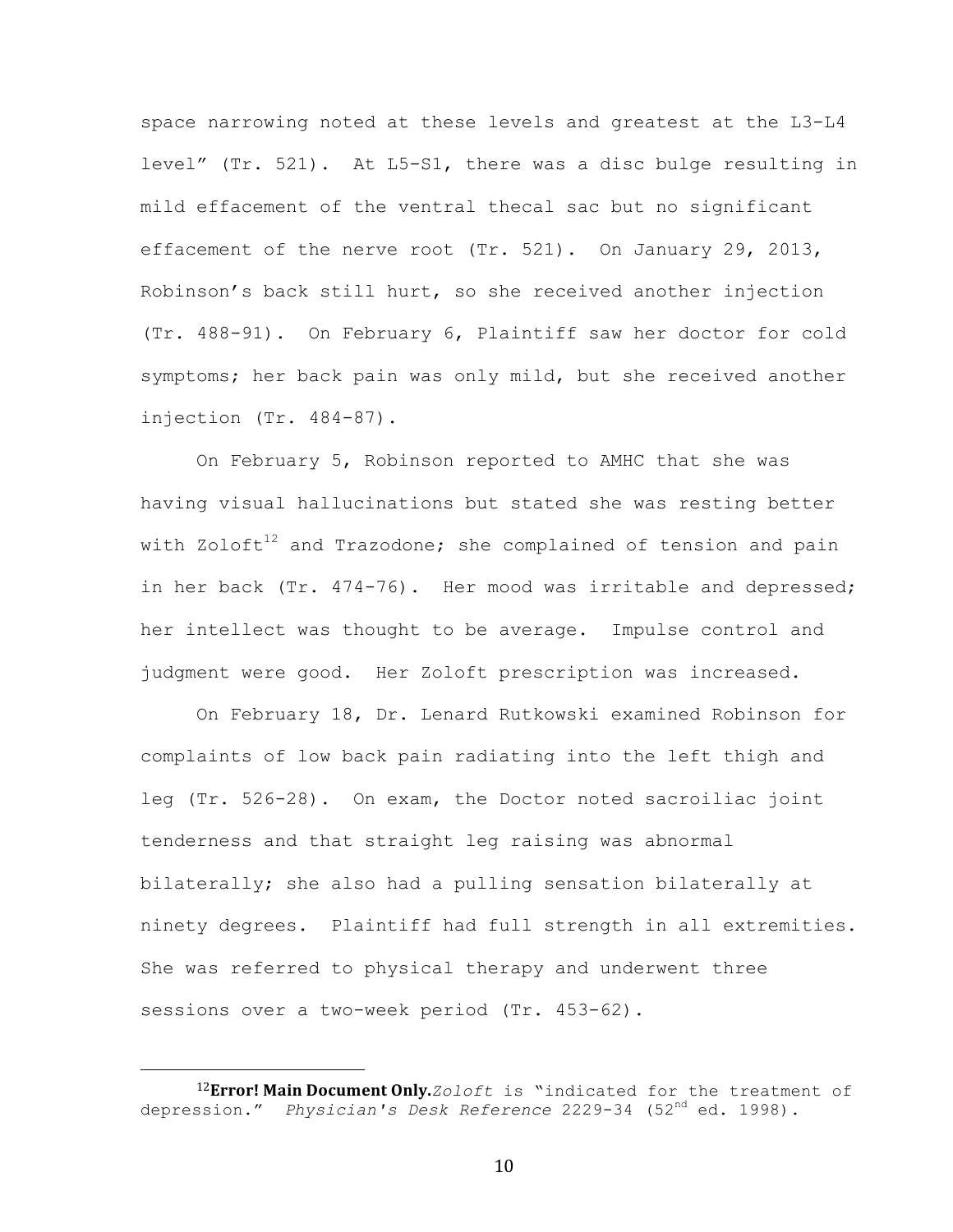On March 6, Psychologist Donald W. Blanton examined Robinson who looked sad and scared; thoughts were logical and associations were intact with no confusion (Tr. 479-82). Plaintiff complained of anxiety and was restless; she was depressed and cried often. The Psychologist indicated she appeared to have slight psychomotor retardation; insight was limited but her judgment was good for work and financial decisions. On the Wechsler Adult Intelligence Scale, Fourth Edition, Robinson obtained a Full Scale IQ score of 65, placing her in the mild range of mental retardation. On the Wide Range Achievement Test, she scored a third grade level of reading, spelling, and math. The Beck Depression Inventory II demonstrated that she was seriously depressed. It was Blanton's opinion that the test results were valid; his diagnostic impression was that she had PTSD, pain disorder with depression, mild mental retardation, and orthopedic problems. The Psychologist indicated his opinion that Robinson had marked limitations in her ability to understand, remember, carry out, and use judgment in detailed or complex instructions, respond to customary work pressures, and maintain attention and concentration and pace for at least two hours. Blanton thought this was a lifelong condition; he further indicated that she had demonstrated deficits in adaptive functioning, before she was twenty-two years of age, in communication, social interpersonal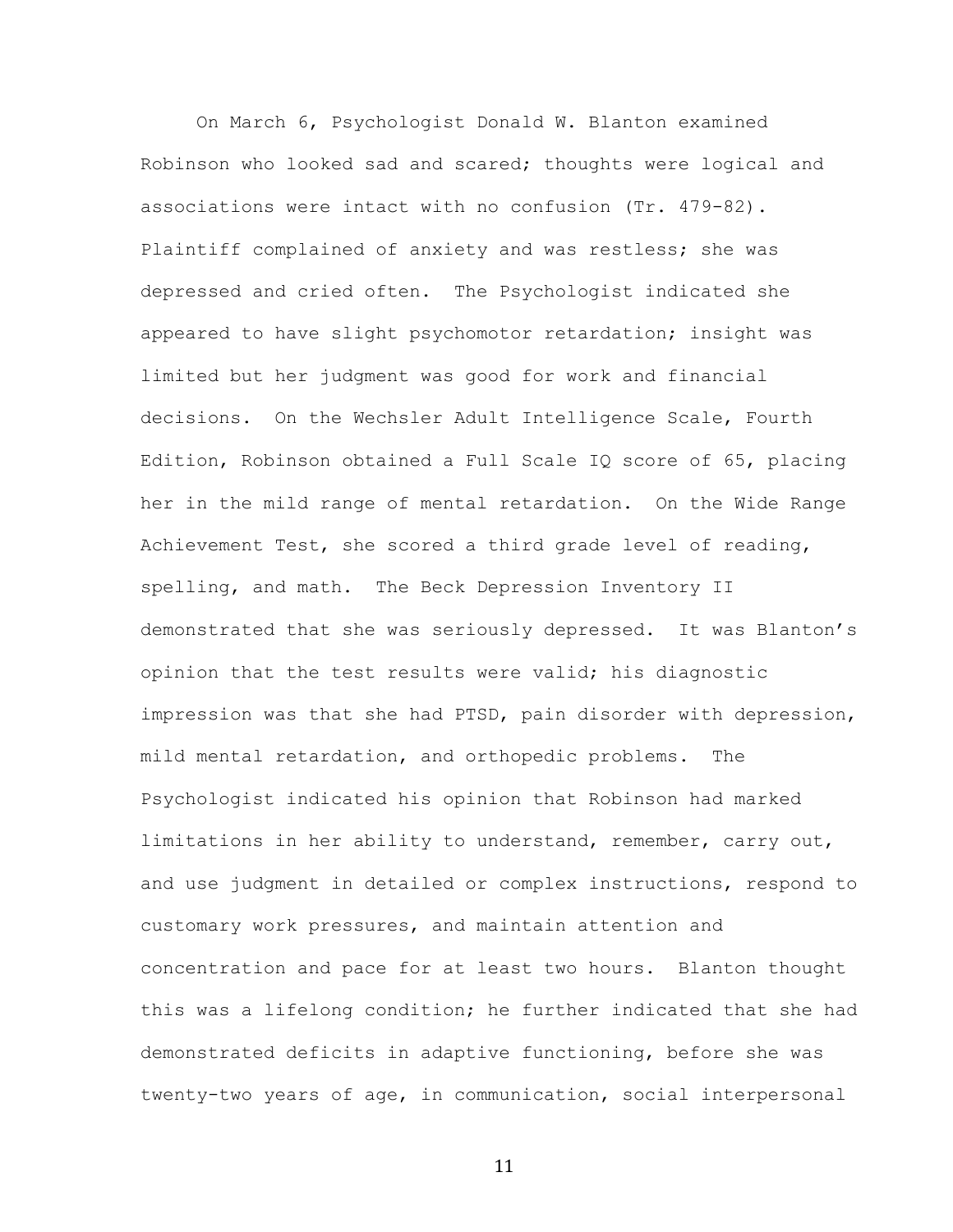skills, work, health safety, and functional academic skills.

On June 3, 2013, the ALJ entered his decision, finding that Plaintiff was capable of performing light, unskilled jobs and was, therefore, not disabled (Tr. 18-45). This concludes the Court's summary of the evidence.

In bringing this action, Plaintiff first claims that the ALJ did not properly consider her testimony of pain and limitation (Doc. 13, pp. 10-14). The standard by which Robinson's complaints of pain are to be evaluated requires "(1) evidence of an underlying medical condition and either (2) objective medical evidence that confirms the severity of the alleged pain arising from that condition or (3) that the objectively determined medical condition is of such a severity that it can be reasonably expected to give rise to the alleged pain." *Holt v. Sullivan*, 921 F.2d 1221, 1223 (11th Cir. 1991) (citing *Landry v. Heckler*, 782 F.2d 1551, 1553 (11th Cir. 1986)). The Eleventh Circuit Court of Appeals has also held that the determination of whether objective medical impairments could reasonably be expected to produce the pain was a factual question to be made by the Secretary and, therefore, "subject only to limited review in the courts to ensure that the finding is supported by substantial evidence." *Hand v. Heckler*, 761 F.2d 1545, 1549 (11th Cir.), *vacated for rehearing en banc*, 774 F.2d 428 (1985), *reinstated sub nom. Hand v. Bowen*, 793 F.2d 275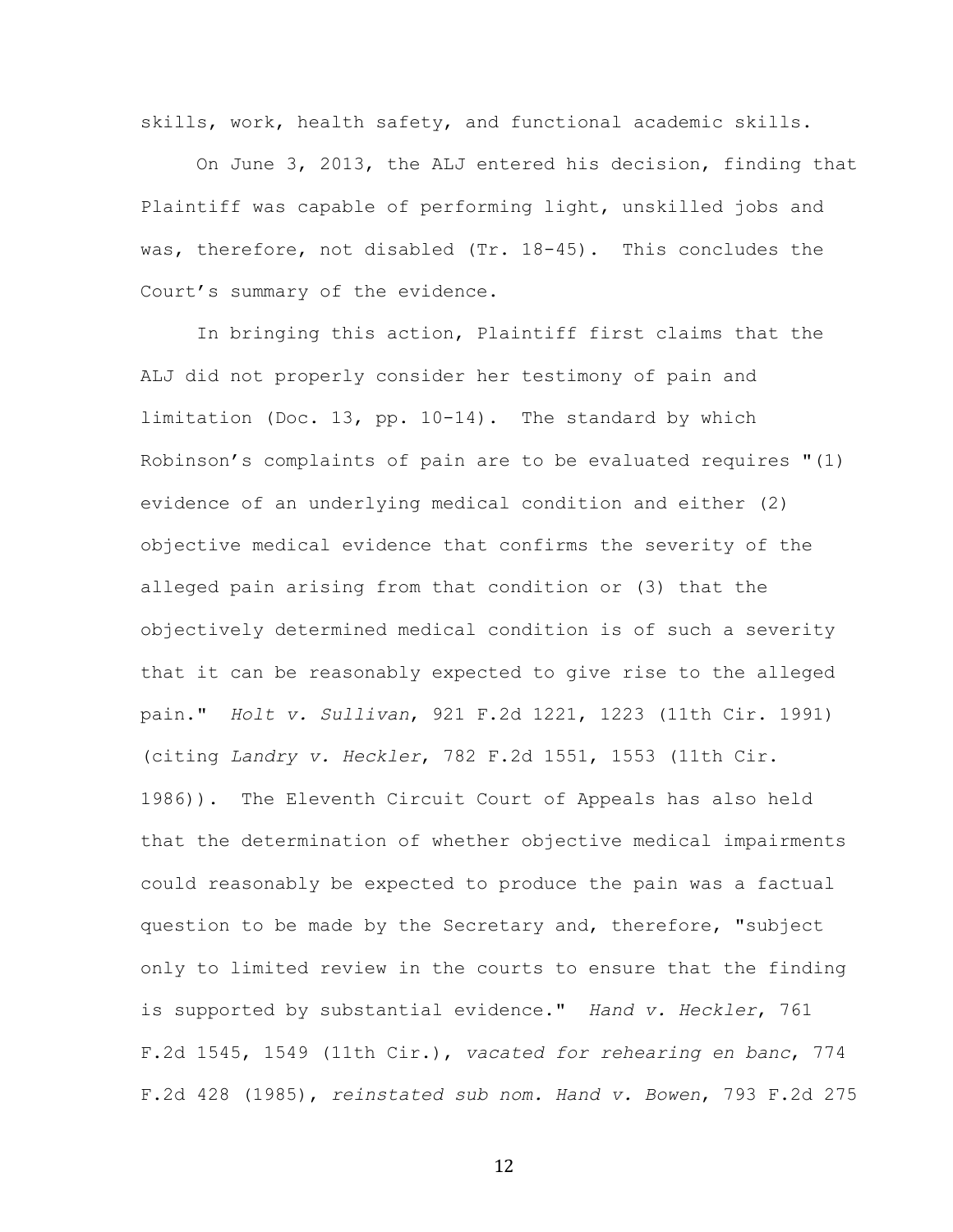(11th Cir. 1986). Furthermore, the Social Security regulations specifically state the following:

> statements about your pain or other symptoms will not alone establish that you are disabled; there must be medical signs and laboratory findings which show that you have a medical impairment(s) which could reasonably be expected to produce the pain or other symptoms alleged and which, when considered with all of the other evidence (including statements about the intensity and persistence of your pain or other symptoms which may reasonably be accepted as consistent with the medical signs and laboratory findings), would lead to a conclusion that you are disabled.

20 C.F.R. 404.1529(a) (2015).

In his decision, the ALJ discounted Robinson's statements for multiple reasons. The first was that she testified about medical treatment that she had received that indicated possible future surgery; the ALJ noted that the evidence was not in the record (Tr. 35). Though Plaintiff takes offense at the ALJ's finding (Doc. 13, p. 10), the fact remains that the records were not made available to the ALJ before his decision date of June 3, 2013, even though the examination took place on May 8 (*see* Tr. 538-39). Social security regulations state that a claimant is responsible for providing evidence from which the ALJ can make an RFC determination. 20 C.F.R. § 404.1545(a)(3) (2015).

Next, the ALJ found that Robinson's testimony of lost grip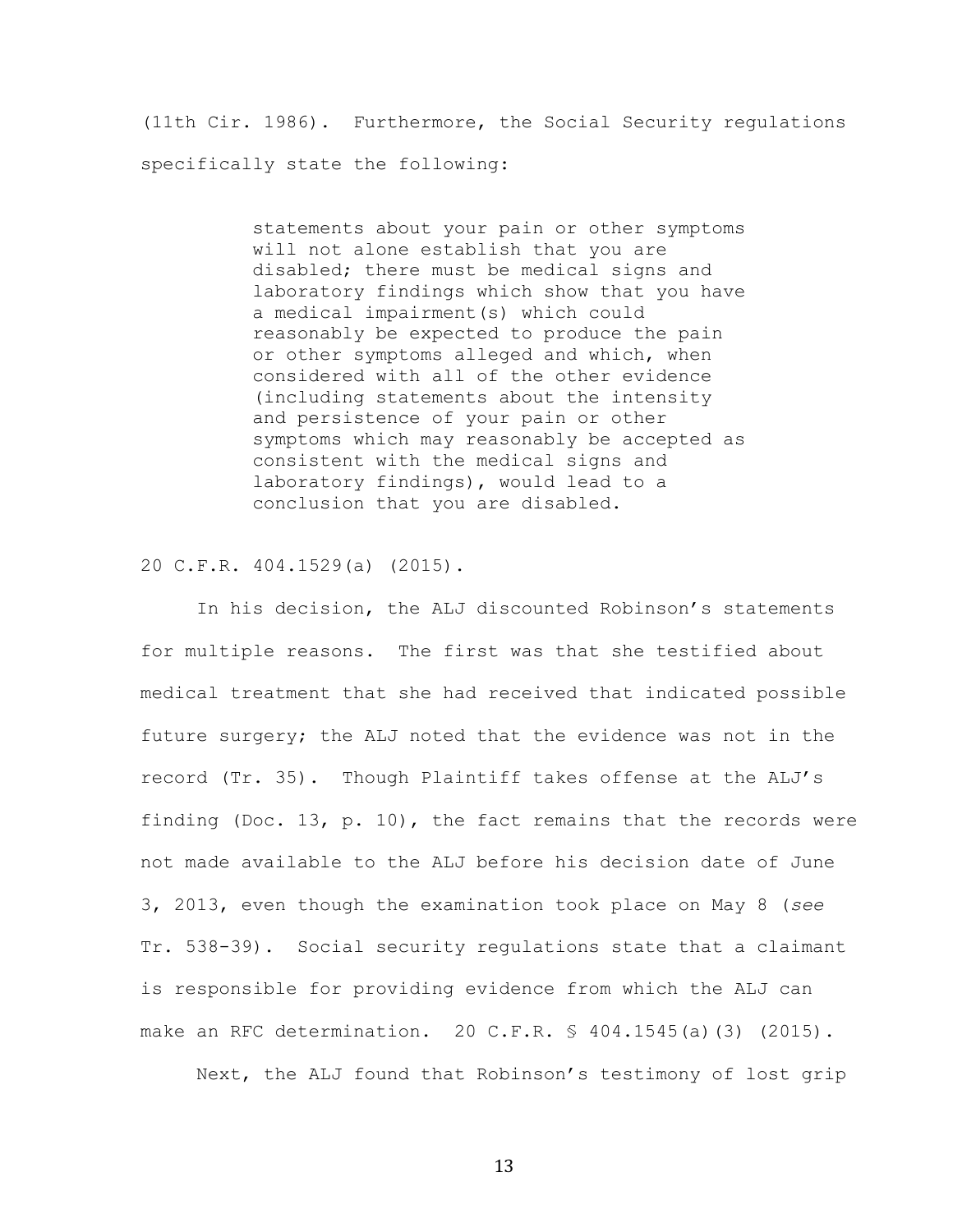in her right hand and use of the right arm, generally, was unsupported by the medical records as she had returned to medium-level work following medical treatment for the right arm injuries inflicted on her by her ex-spouse (Tr. 36). Plaintiff does not challenge this credibility finding (Doc. 13, pp. 10- 14).

The ALJ discounted Robinson's headaches as unsupported by the evidence as her complaints were infrequent (Tr. 36). Plaintiff does not challenge this finding (Doc. 13, pp. 10-14).

The ALJ discounted Robinson's pain as less extensive than alleged, noting that the objective medical evidence did not support her assertions (Tr. 36-37). Though Plaintiff, in her brief, summarizes subjective complaints made to various doctors during her treatment history (Doc. 13, p. 13), she fails to point to objective evidence supporting those complaints.

The ALJ also found inconsistency in Robinson's reports of when she let her driver's license expire (Tr. 37). Though Robinson argues that this is not important as the ALJ failed to question her about it at the evidentiary hearing (Doc. 13, p. 12), the inconsistency remains unexplained and a reason for the ALJ to discount her testimony.

The ALJ also found Plaintiff not credible in testifying that she had had no vocational training, though having previously reported that she had been trained as a CNA (Tr. 39;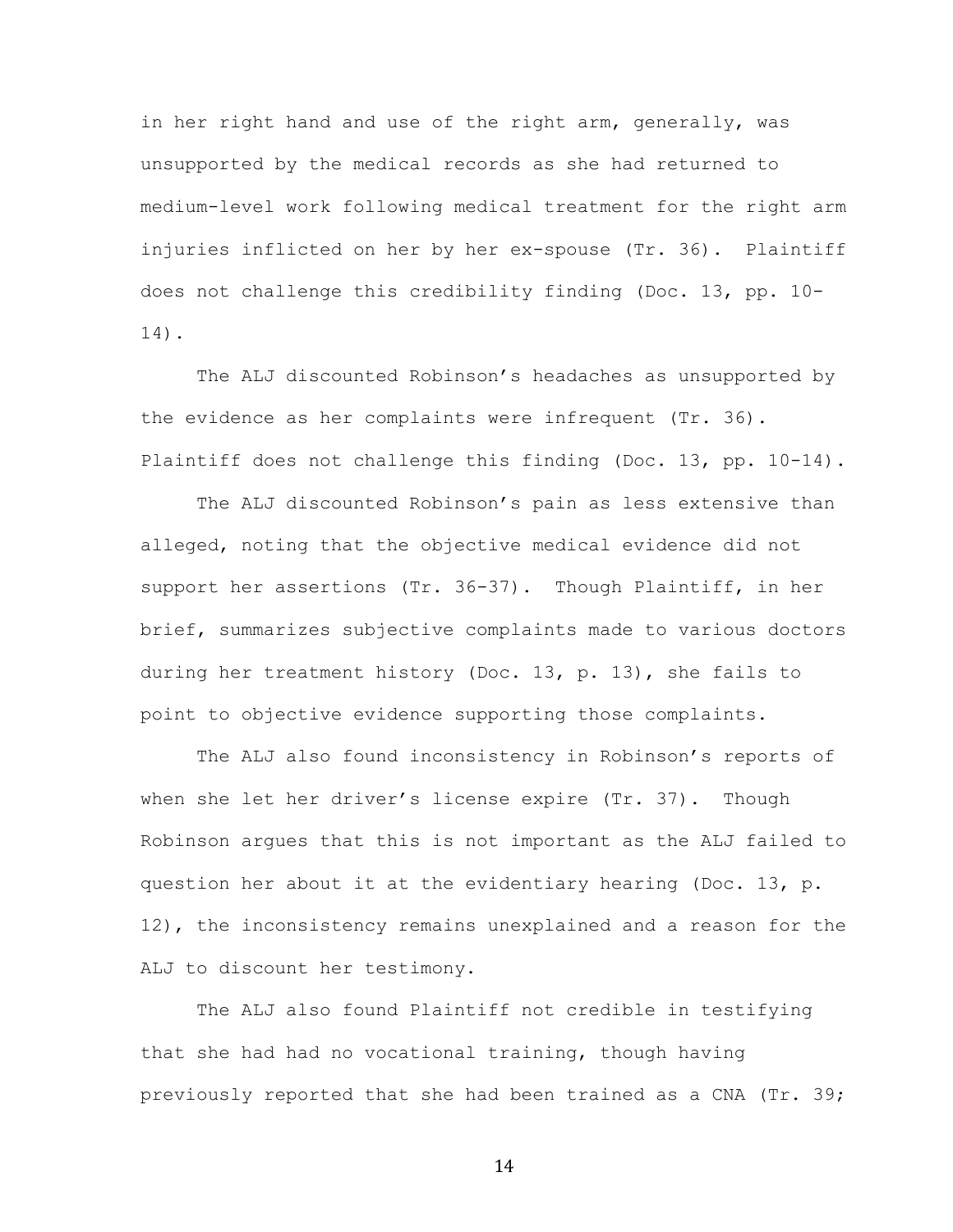$cf.$  Tr. 71, 225).<sup>13</sup>

 

The ALJ discussed Robinson's stress, depression, and anxiety, caused in large part by her former husband's attack (Tr. 37). He then noted that the "record contains different accounts of when the sledgehammer attack occurred and the nature of the attack" (Tr. 37). In response, Plaintiff has summarized her reports to various treating sources to show the consistency of her testimony (Doc. 13, pp. 10-12). The Court carefully checked those reports and concludes that the ALJ's timeline of events appears to be out of sync with the events as they factually occurred. Nevertheless, the ALJ's error is harmless when considered alongside Robinson's failure to address—much less provide evidence to rebut—the ALJ's conclusions that she had not lost the use of her right arm, that she suffered headaches only irregularly, and that there is no objective evidence to support her claims of pain and limitation. The Court finds substantial support for the ALJ's conclusion that Robinson was not a credible source of information.

Plaintiff also claims that the ALJ did not accord proper weight to the opinions of particular examiners. Specifically,

<sup>13</sup>The Court rejects Plaintiff's argument that because the ALJ did not question her about her training or work as a CNA he cannot use it to discredit her (*see* Doc. 13, p. 24). The Court, in reviewing the more than five hundred pages of this transcript, came across several instances wherein Robinson indicated that she had been a CNA (Tr. 225, 422, 479).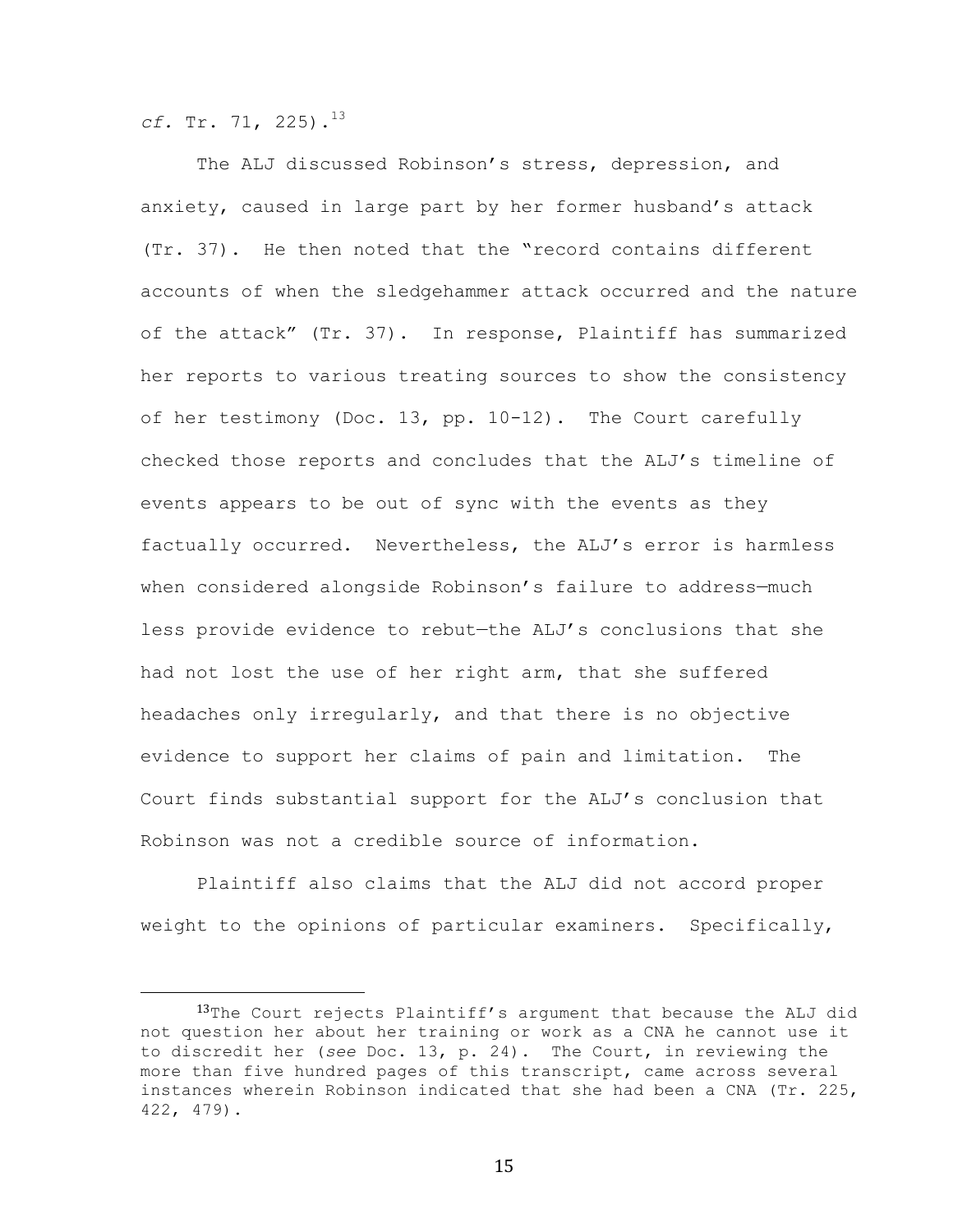Robinson points to the opinions of Psychologist Tocci and Blanton (Doc. 13, pp.  $14-19$ ). It should be noted that "although the opinion of an examining physician is generally entitled to more weight than the opinion of a non-examining physician, the ALJ is free to reject the opinion of any physician when the evidence supports a contrary conclusion." *Oldham v. Schweiker*, 660 F.2d 1078, 1084 (5th Cir. 1981);14 *see also* 20 C.F.R. § 404.1527 (2015).

In his decision, the ALJ gave little weight to Tocci's assessment as unsupported by the other evidence of record and because the Psychologist "relied quite heavily on the subjective report of symptoms and limitations provided by the claimant" (Tr. 41). He also gave little weight to Blanton's assessment for the same reasons (Tr. 41-42).

The Court notes that the two Psychologists' opinions were inconsistent with findings in their own reports. Specifically, Tocci found Plaintiff to have appropriate thought content and a logical thought organization; she had good insight (Tr. 291). Blanton found that Robinson's thoughts and conversation were logical with associations intact; she was oriented in four spheres and had good judgment for work and financial decisions (Tr. 479-80).

 

 <sup>14</sup>The Eleventh Circuit, in *Bonner v. City of Prichard*, 661 F.2d 1206, 1209 (11th Cir. 1981) (*en banc*), adopted as precedent decisions of the former Fifth Circuit rendered prior to October 1, 1981.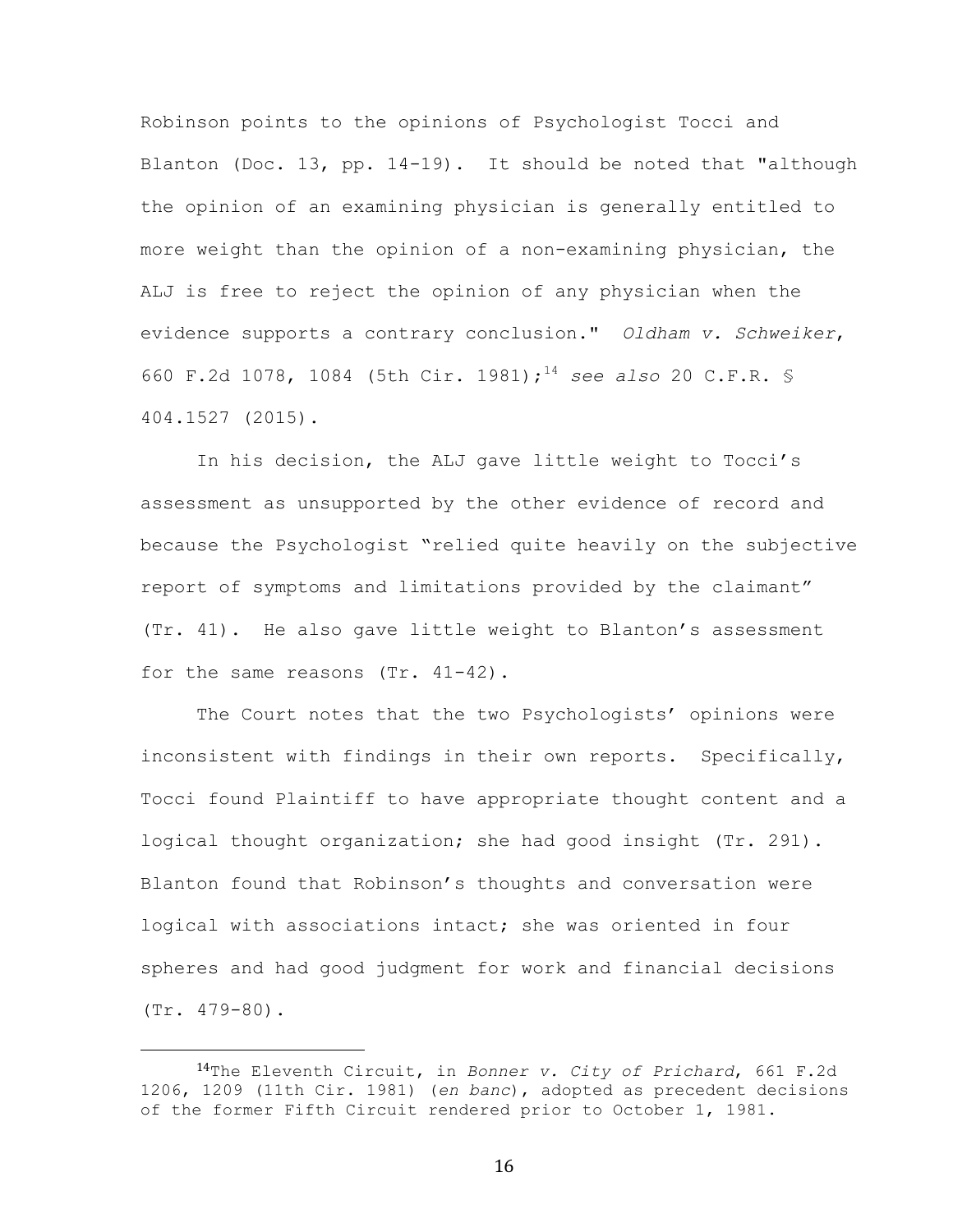The Court further notes that Tocci's and Blanton's opinions find no support in the records of the Weems Community Mental Health Center (Tr. 419-32) or the Alabama Mental Health Center (Tr. 465-78). Specifically, at Weems, on January 25, 2012, Robinson's depression was better and her only problem was her headaches; her thought processes were organized (Tr. 419). In the prior examination, her intelligence was rated as average (Tr. 423). Two different doctors at the AMHC indicated that Plaintiff was of average intelligence, oriented in four spheres, with good reasoning, good insight, appropriate affect, intact memory, and logical thought processes (Tr. 475, 477-78). Though the Centers reported Robinson's problems as she reported them, neither one indicated that she was unable to function in the workplace.

In bringing this claim, Robinson takes exception to the ALJ's reliance on non-examining Psychologist Duke in reaching his decision (Doc. 13, pp. 16-19; *cf.* Tr. 41, 306-19). The Court notes that a non-examining physician's opinions can be given greater evidentiary weight than the opinions of an examining source so long as they are well-supported by the evidence of record. 20 C.F.R. § 404.1527(c and e); 20 C.F.R. § 416.927(c and e). While it is true that Psychologist Duke never examined Plaintiff and relied only on the records in existence at that time, her opinions more closely resembled the opinions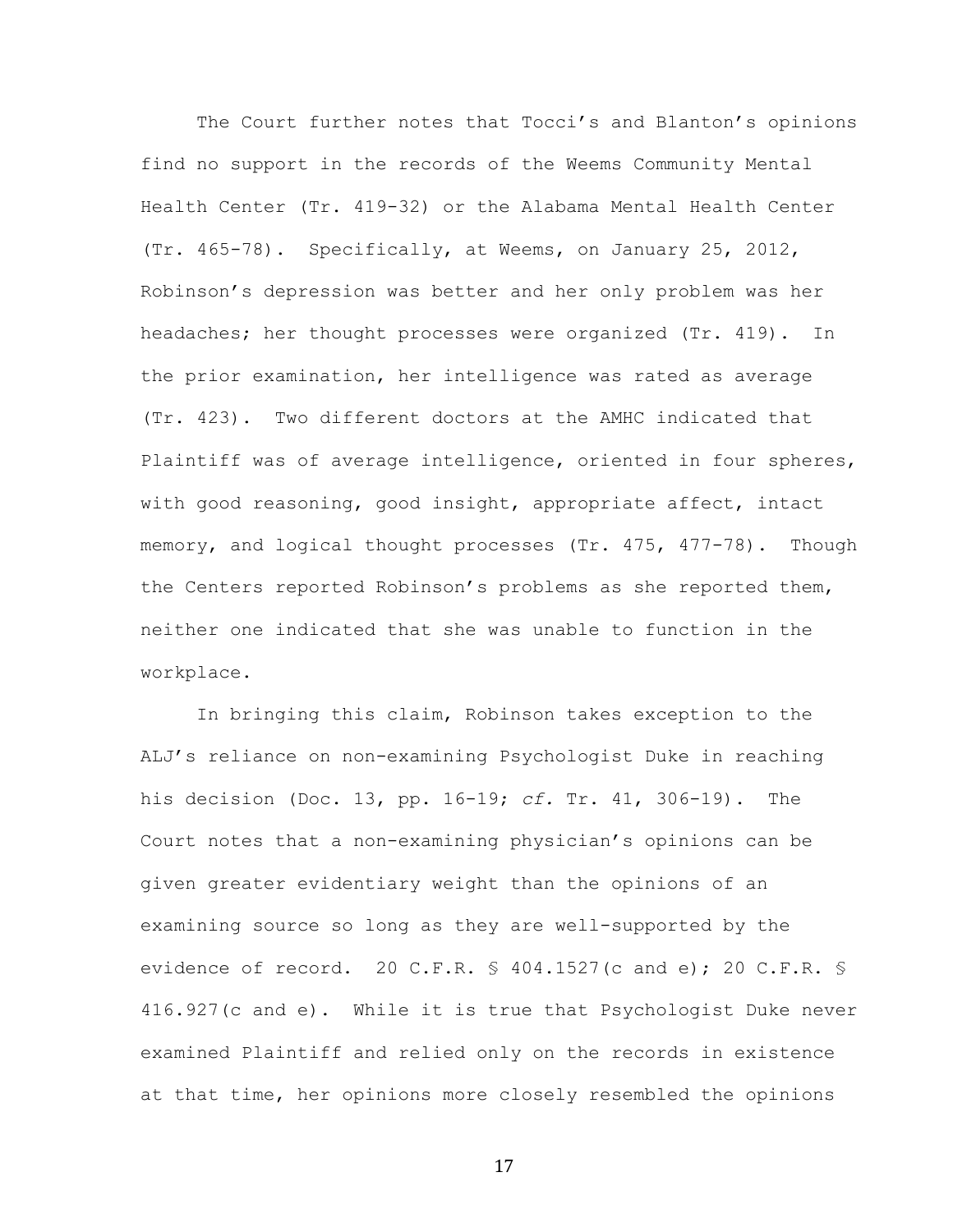expressed by her treating sources (Weems and AMHC) than those of one-time examiners Tocci and Blanton. For all of these reasons, the Court finds substantial support for the ALJ's determinations in rejecting the opinions of the two Psychologists.

Robinson next claims that the ALJ failed to properly assess her PTSD (Doc. 13, pp. 19-22). More particularly, Plaintiff argues that the impairment should have been found to be a severe impairment. In *Brady v. Heckler*, 724 F.2d 914, 920 (11th Cir. 1984), the Eleventh Circuit Court of Appeals held that "[a]n impairment can be considered as not severe only if it is a slight abnormality which has such a minimal effect on the individual that it would not be expected to interfere with the individual's ability to work, irrespective of age, education, or work experience." *Brady v. Heckler*, 724 F.2d 914, 920 (11th Cir. 1984); *Flynn v. Heckler*, 768 F.2d 1273 (11th Cir. 1985); *cf.* 20 C.F.R. § 404.1521(a)  $(2004)$ .<sup>15</sup> The Court of Appeals has gone on to say that "[t]he 'severity' of a medically ascertained disability must be measured in terms of its effect upon ability to work, and not simply in terms of deviation from purely medical standards of bodily perfection or normality." *McCruter v. Bowen*, 791 F.2d 1544, 1547 (11th Cir. 1986). It is also noted that, under SSR 96-3p, "evidence about the functionally

<sup>15&</sup>quot;An impairment or combination of impairments is not severe if it does not significantly limit your physical or mental ability to do basic work activities."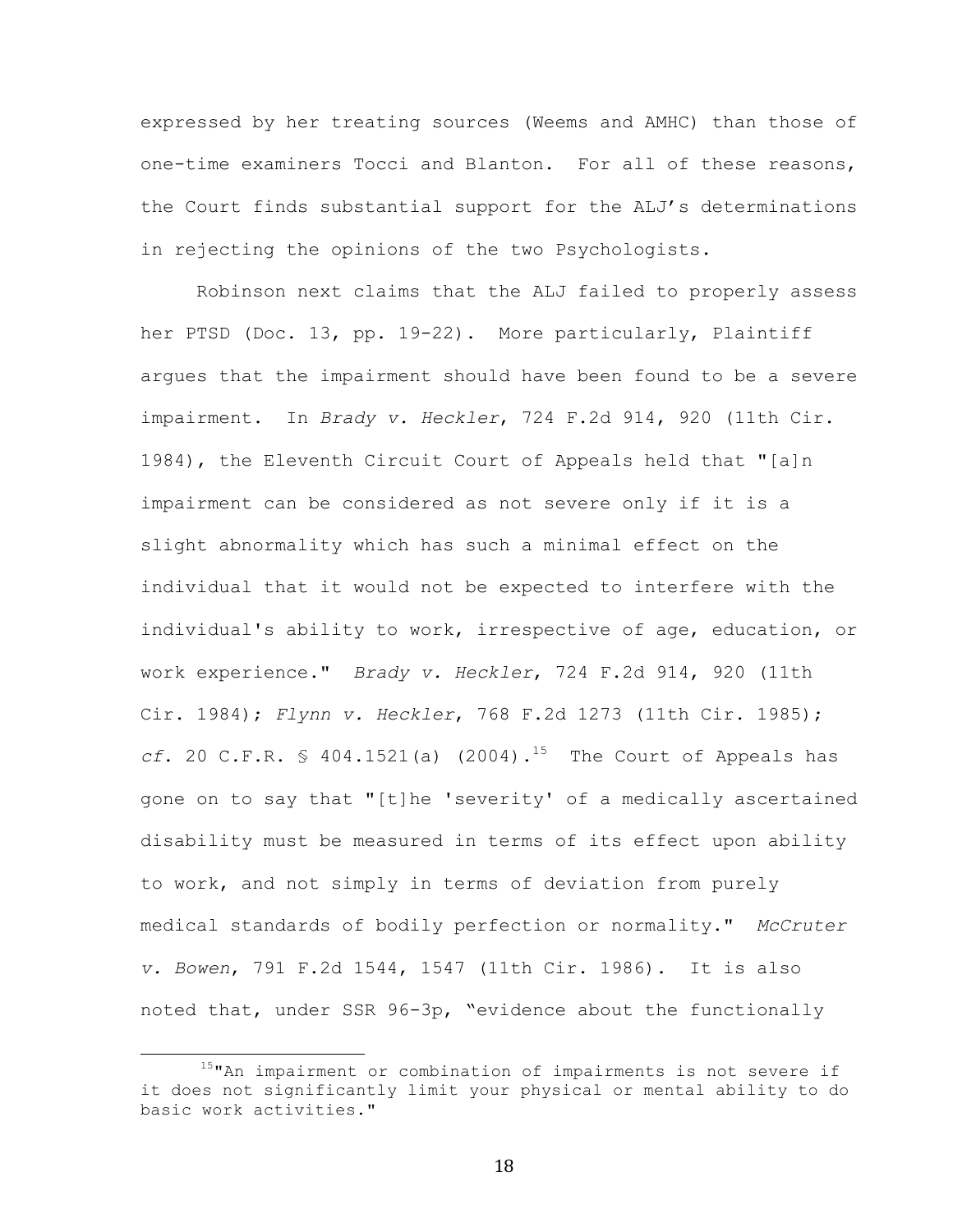limiting effects of an individual's impairment(s) must be evaluated in order to assess the effect of the impairment(s) on the individual's ability to do basic work activities."

In his decision, the ALJ listed specific impairments that he found severe; though depression and panic disorder were listed, PTSD was not (Tr. 20-21). The ALJ discussed Plaintiff's mental impairments, finding them severe, but not disabling (Tr. 37-40). The ALJ also specifically determined that her mental impairments did not satisfy Listing 12.06 for Anxiety Related Disorders.<sup>16</sup> The Court notes that the ALJ extensively discussed the events (her husband's attack and threat of a second attack) that led to the PTSD diagnosis in reaching his conclusion as Plaintiff's telling and re-telling of the incidents pervades the record. Nevertheless, Robinson has not shown how her PTSD diminished her ability to work to any greater extent than her depression, panic disorder, and anxiety already did (Doc. 13, pp. 19-22). Though the ALJ should have made a specific determination as to the severity of her PTSD, his failure to do so was, at most, harmless error.

Plaintiff claims that the ALJ improperly determined that she did not meet the requirements of two different Listings; the first is Listing 12.04 for Affective Disorders and the other is

 16Under the Social Security Administration's *Program Operations Manual System* DI 34001.032D.11, PTSD is an anxiety disorder. *See* https://secure.ssa.gov/poms.nsf/lnx/0434001032#di34001032\_mentalanxiety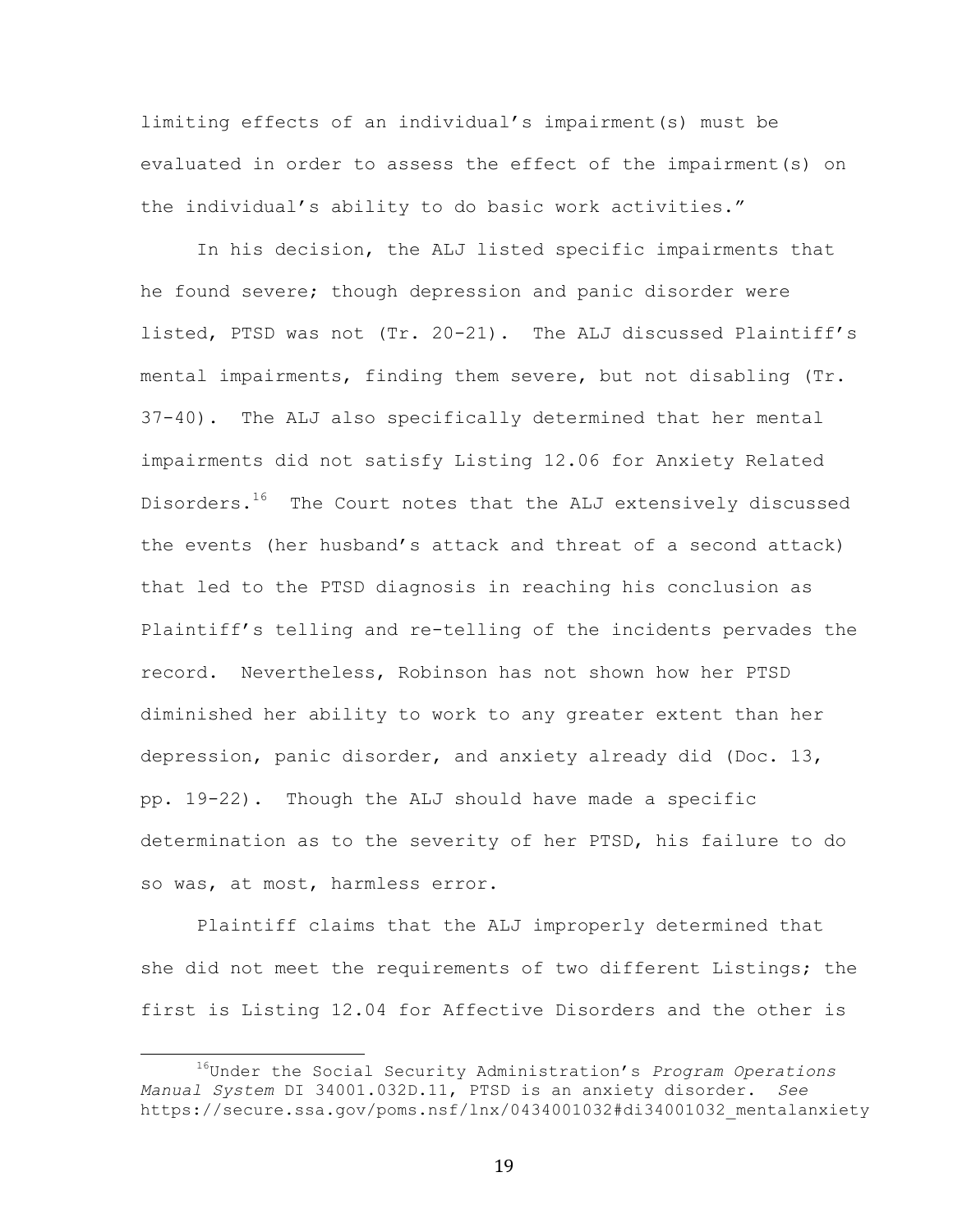Listing 12.05C for Intellectual Disability (Tr. 13, pp. 22-28). The Court will address these issues separately.

Robinson first asserts that she meets the requirements of Listing 12.04 for Affective Disorders. Plaintiff asserts that she meets the following requirements:

> A claimant meets Listing 12.04 when the evidence shows a depressive syndrome characterized by at least four of the following: anhedonia or pervasive loss of interest in almost all activities; or appetite disturbance with changes in weight; or sleep disturbance; or psychomotor agitation or retardation; or decreased energy; or feelings of guilt or worthlessness; or difficulty concentrating or thinking; or thoughts of suicide; or hallucinations, delusions or paranoid thinking. The syndrome must result in at least two of the following: marked restriction of activities of daily living; or marked difficulties in maintaining social function; or marked difficulties in maintaining concentration, persistence, or pace; or repeated episodes of decompensation, each of extended duration. 20 C.F.R. 404, Subpart P, Appendix 1, Listing 12.04.

(Doc. 13, p. 22). After setting out the requirements she asserts she meets, Robinson listed all of the instances in the medical record where she complains of the various symptoms. She does not, however, point to records where medical professionals indicate their belief that she suffers these symptoms and find her unable to work. The ALJ found Plaintiff's complaints unsupported by the medical evidence, a finding substantially supported by the evidence. Robinson's complaints garner no more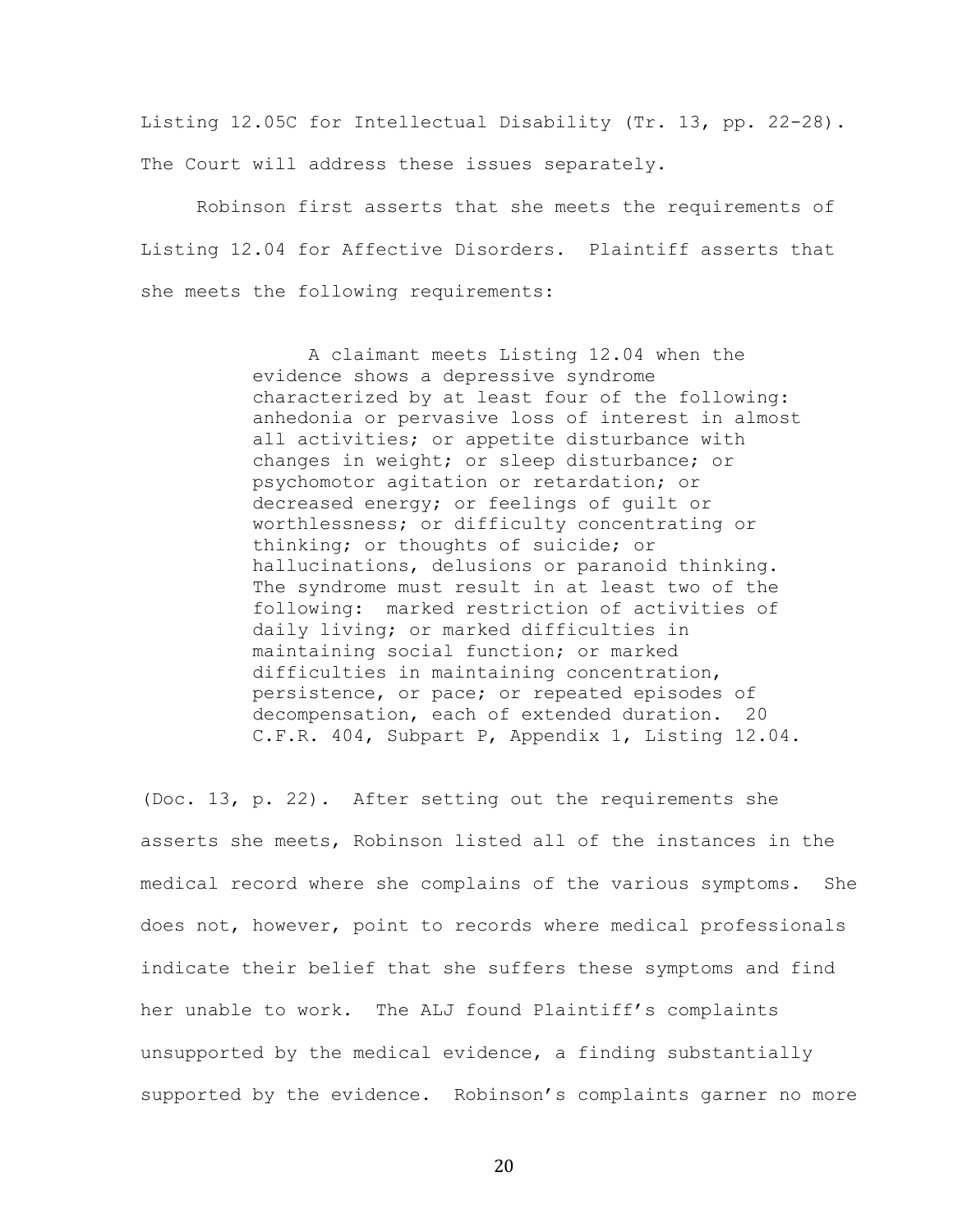support in this claim than previously. As such, Plaintiff has failed to demonstrate that she meets the requirements of subsection A of the Listing, obviating the need for the Court to discuss the subsection B requirements.17 *See* 20 C.F.R. Part 404, Subpart P, Appendix 1, Listing 12.04 (2015) ("The required level of severity for these disorders is met when the requirements in both A and B are satisfied, or when the requirements in C are satisfied"). Robinson's claim that she meets the requirements of Listing 12.04 is without merit.

Plaintiff also asserts that she meets the requirements of Listing 12.05C (Doc. 13, pp. 23-28). The introductory notes to Section 12.05 state that "[m]ental retardation refers to a significantly subaverage general intellectual functioning with deficits in adaptive behavior initially manifested during the development period; *i.e.*, the evidence demonstrates or supports onset of the impairment before age 22." 20 C.F.R. Part 404, Subpart P, Appendix 1, Listing 12.05 (2015). Subsection C requires "[a] valid verbal, performance, or full scale IQ of 60 through 70 and a physical or other mental impairment imposing an additional and significant work-related limitation of function." 20 C.F.R. Part 404, Subpart P, Appendix 1, Listing 12.05C (2015).

 

<sup>17</sup>The Court notes that Plaintiff's argument focuses on subsections A and B of Listing 12.04, apparently conceding that she does not meet the requirements of subsection C (Doc. 13, pp. 22-23).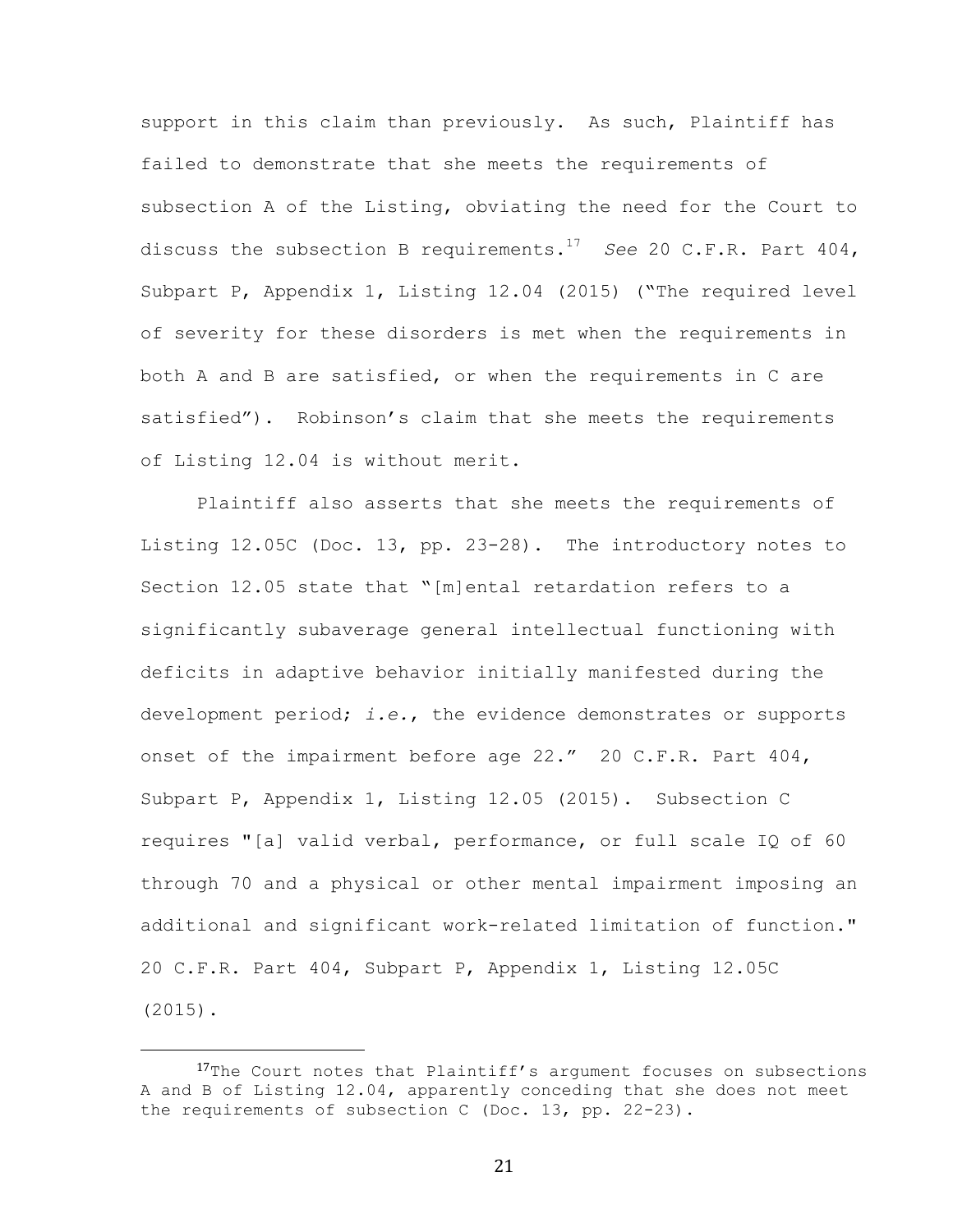The Court notes that although the regulations require that Plaintiff demonstrate she suffered "deficits in adaptive behavior" before she turned twenty-two, 20 C.F.R. Part 404, Subpart P, Appendix 1, Listing 12.05 (2015), the Eleventh Circuit Court of Appeals, in *Hodges v. Barnhart*, 276 F.3d 1265, 1266 (11<sup>th</sup> Cir. 2001), has held "that there is a presumption that mental retardation is a condition that remains constant throughout life." The *Hodges* Court further held "that a claimant need not present evidence that she manifested deficits in adaptive functioning prior to the age of twenty-two, when she presented evidence of low IQ test results after the age of twenty-two." *Hodges*, 276 F.3d at 1266. However, the presumption is rebuttable. *Hodges*, 276 F.3d at 1267.

Plaintiff points to the WAIS Full Scale IQ score of 65, in the testing conducted by Psychologist Blanton, as the basis for this claim (Doc. 13, pp. 23-24). She also points to Blanton's finding that she had "'demonstrated deficits in adaptive functioning due to her mental retardation manifested prior to age 22' in communication, social interpersonal skills, work, health safety, and functional academic skills" (*id.*) (*quoting* Tr. 481).

The ALJ rejected Blanton's finding that Robinson met Listing 12.05C because two of her physicians at West Alabama Mental Health found her to be of average intelligence with no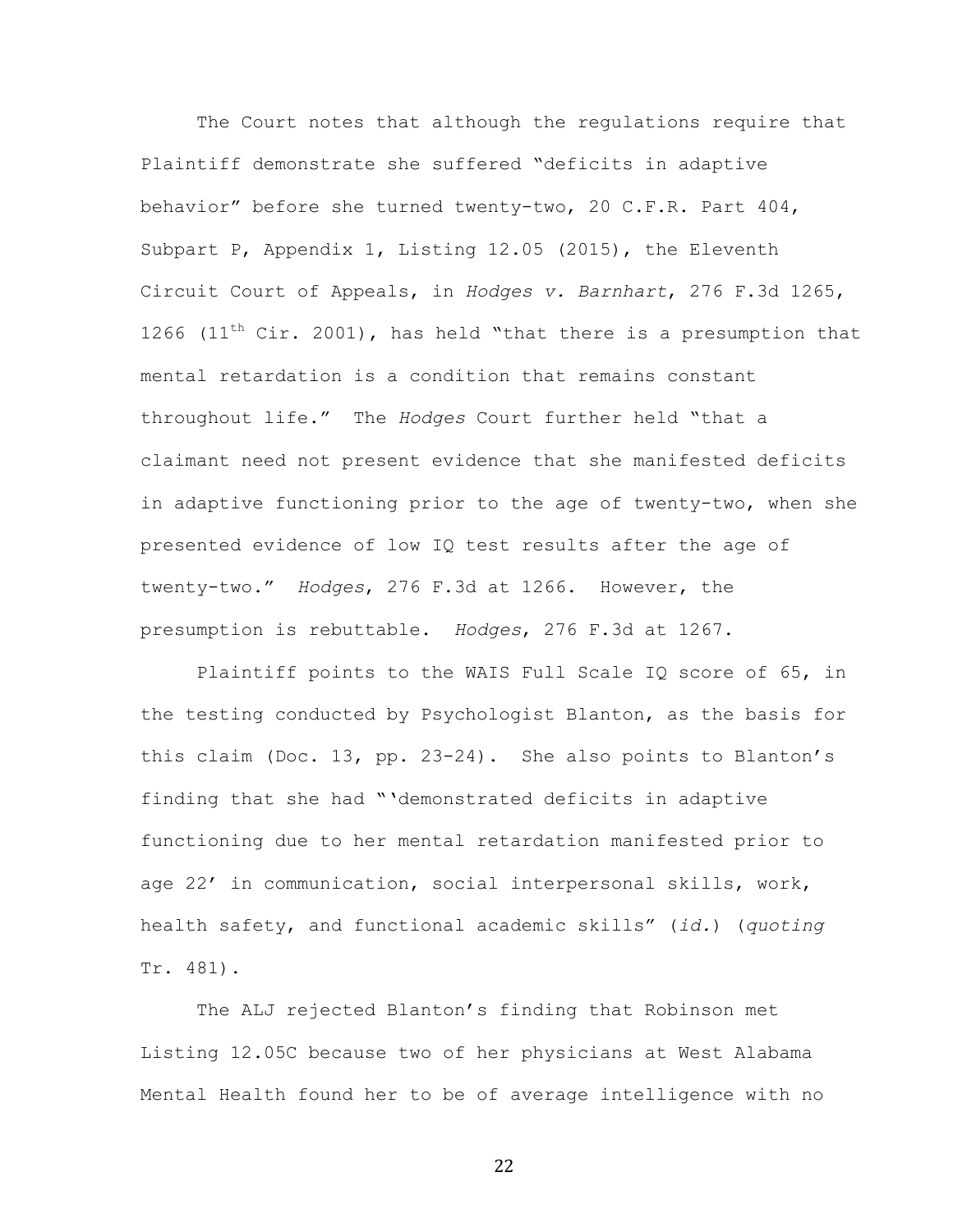psychomotor retardation (Tr. 39). The ALJ further rejected the mental retardation diagnosis because treatment notes from WAMH indicated no cognitive deficits. Finally, the ALJ rebutted Blanton's assertion that Robinson had demonstrated deficits in adaptive functioning before she turned twenty-two in noting that Plaintiff had reported working as a CNA, characterized as semiskilled work (Tr. 39, 80).

The Court finds that the ALJ's conclusion is supported by substantial evidence. The Court accords no weight to Robinson's suggestion that because the two doctors at WAMH were only psychiatrists—instead of psychologists—they were guessing at her intelligence level (Doc. 13, p. 24). The Court finds that the ALJ properly considered all of the evidence of record and correctly determined that Plaintiff had not demonstrated that she satisfied Listing 12.05C requirements.

Finally, Robinson asserts that the Appeals Council did not properly consider newly-submitted evidence. This claim breaks down to two different components: (1) The evidence included a diagnosis of disc herniation; and (2) the evidence was rejected solely on the basis of the treatment dates (Doc. 13, pp. 28-31).

The Court notes that a disability claimant can present new evidence at any stage of the administrative proceedings. 20 C.F.R. §§ 404.900(b) and 416.1400(b) (2015); *Ingram v. Commissioner of Social Security*, 496 F.3d 1253, 1261 (11th Cir.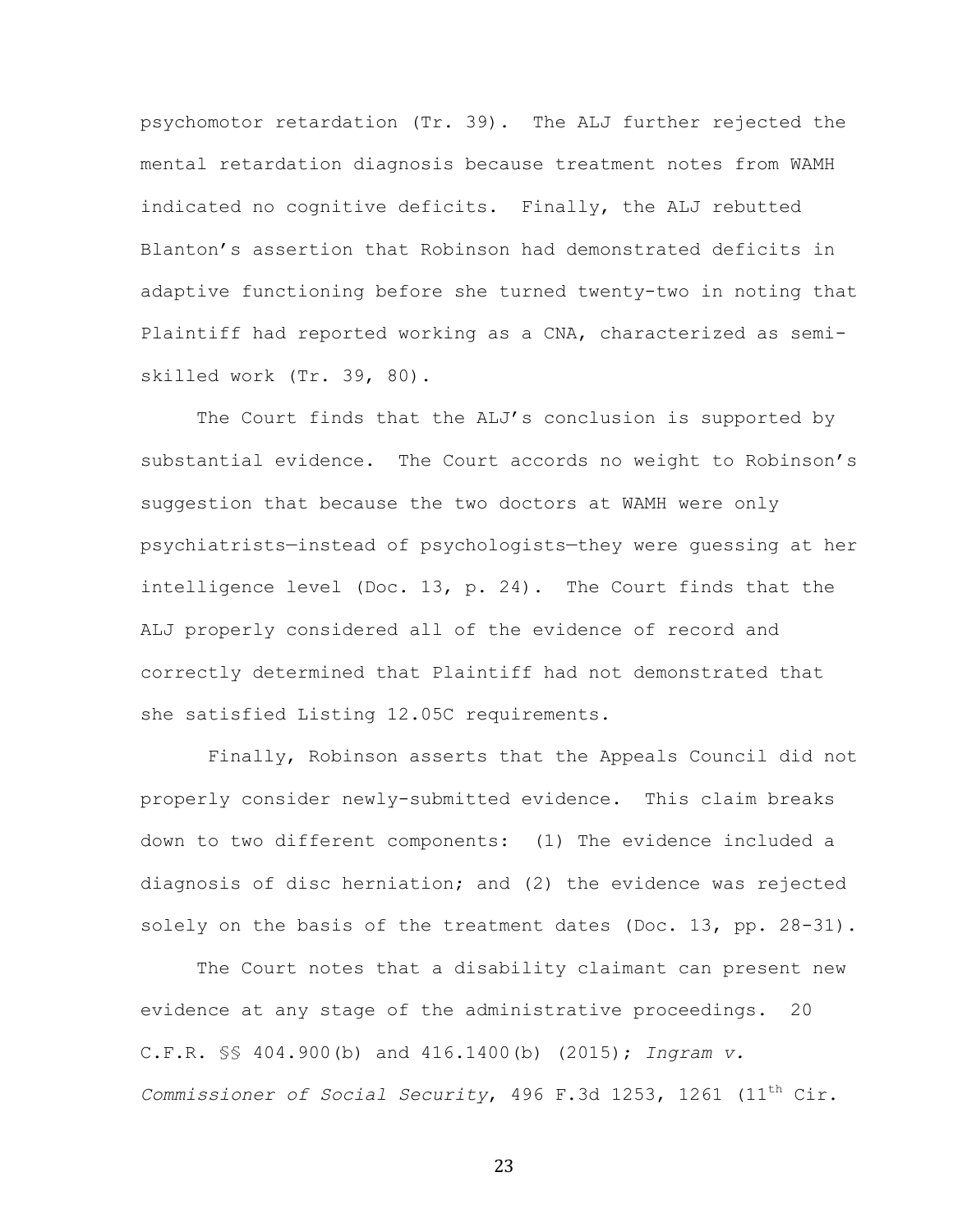2007). If the evidence is first presented to the Appeals Council, the Council considers it only if it relates "to the period on or before the date of the [ALJ's] hearing decision." 20 C.F.R. §§ 404.970(b) and 416.1470(b). If it is relevant to the period under consideration, an examination is then made as to whether the claimant has "establish[ed] that: (1) there is new, noncumulative evidence; (2) the evidence is 'material,' that is, relevant and probative so that there is a reasonable possibility that it would change the administrative result, and (3) there is good cause for the failure to submit the evidence at the administrative level." *Caulder v. Bowen*, 791 F.2d 872, 877 (11th Cir. 1986). If the Appeals Council determines that the evidence provides no basis for changing the ALJ's decision, no further explanation is required. *Mitchell v. Commissioner*, 771 F.3d 780, 783-85 (11<sup>th</sup> Cir. 2014). The Court will now review the submitted evidence and the Appeals Council's consideration of it.

Robinson first claims that the Appeals Council erred in reviewing specific new evidence that included a diagnosis of disc herniation (Doc. 13, pp. 28-30). The evidence shows that on May 8, 2013, approximately one month before the ALJ's determination was entered, Dr. Austin W. Gleason, at the Spine Institute of Louisiana, examined Plaintiff who was in no acute distress; she complained of lumbosacral pain with some radiation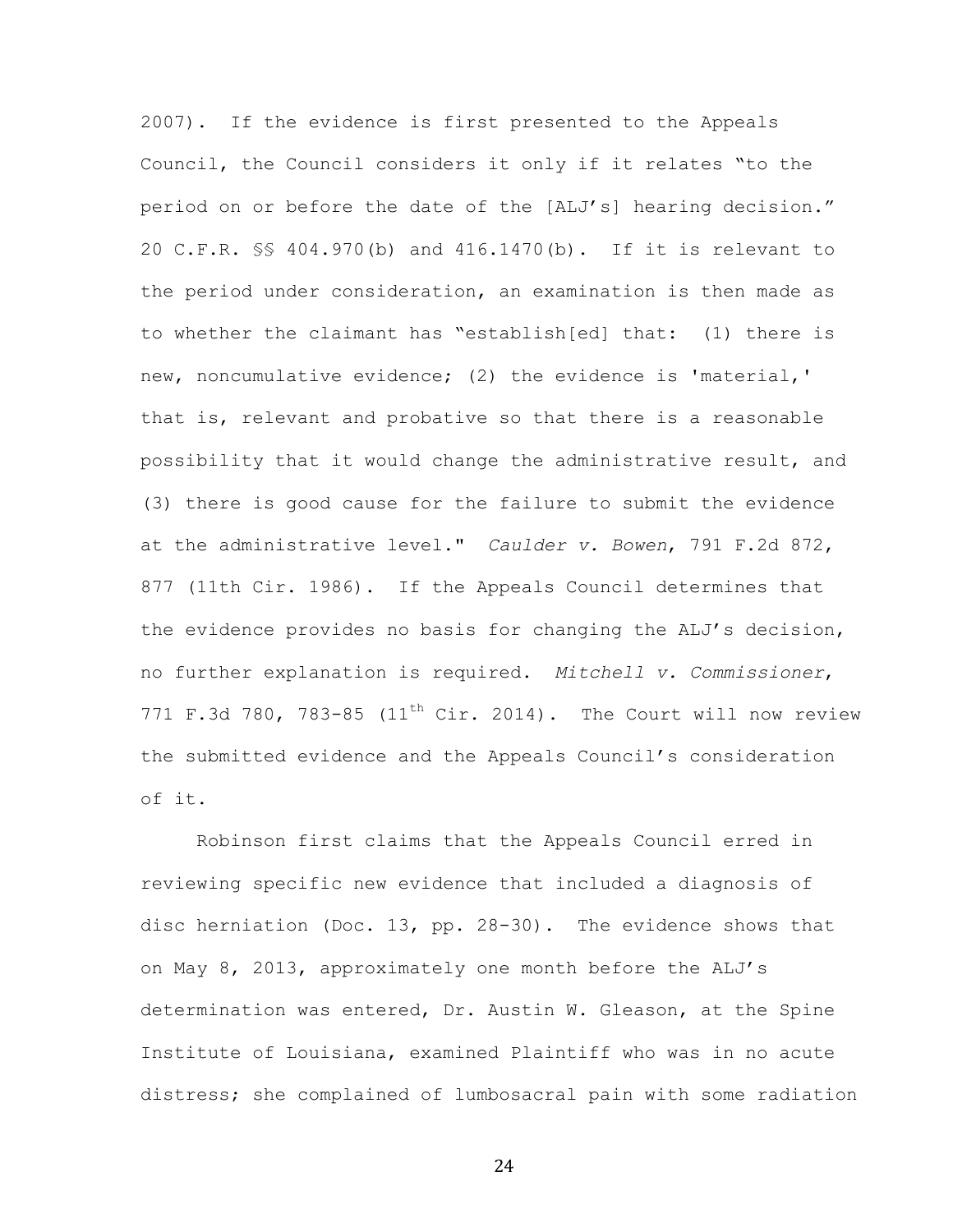into the buttocks and down into her left leg to the knee and, sometimes, into the right knee (Tr. 538-39). Robinson had decreased ROM—about thirty-five percent of normal with slight discomfort with extreme flexion and extension; lateral flexion was normal. She had no neurological deficits. Gleason reviewed an MRI of the lumbar spine, performed on January 15, 2013 (Tr. 521), and noted mild degenerative changes throughout. "At L5- S1, there [was] a fairly large extruded fragment of disk primarily on the left side but some degree on the right. There also [was] a degenerative disk at L3-L4 and also L5-S1" (Tr. 538). The Doctor's impression was herniated and extruded disk fragment at L5-S1 and degenerative disk at L3-L4. Gleason indicated that surgery could probably be avoided; he prescribed Lortab and a Medrol Dosepak.

The Court finds substantial support for the Appeals Council's decision that this evidence provided no basis for changing the ALJ's decision (*see* Tr. 2). The MRI was in the record before the ALJ. Though Dr. Gleason provided a new diagnosis, he indicated surgery was unnecessary as of yet, so he prescribed medications. The ALJ had already found Robinson to have the severe impairment of degenerative disc disease of the lumbar spine and accompanying back pain. The new diagnosis, with no accompanying new treatment regimen, provided no reason to refer the action back to the ALJ as no new limitations were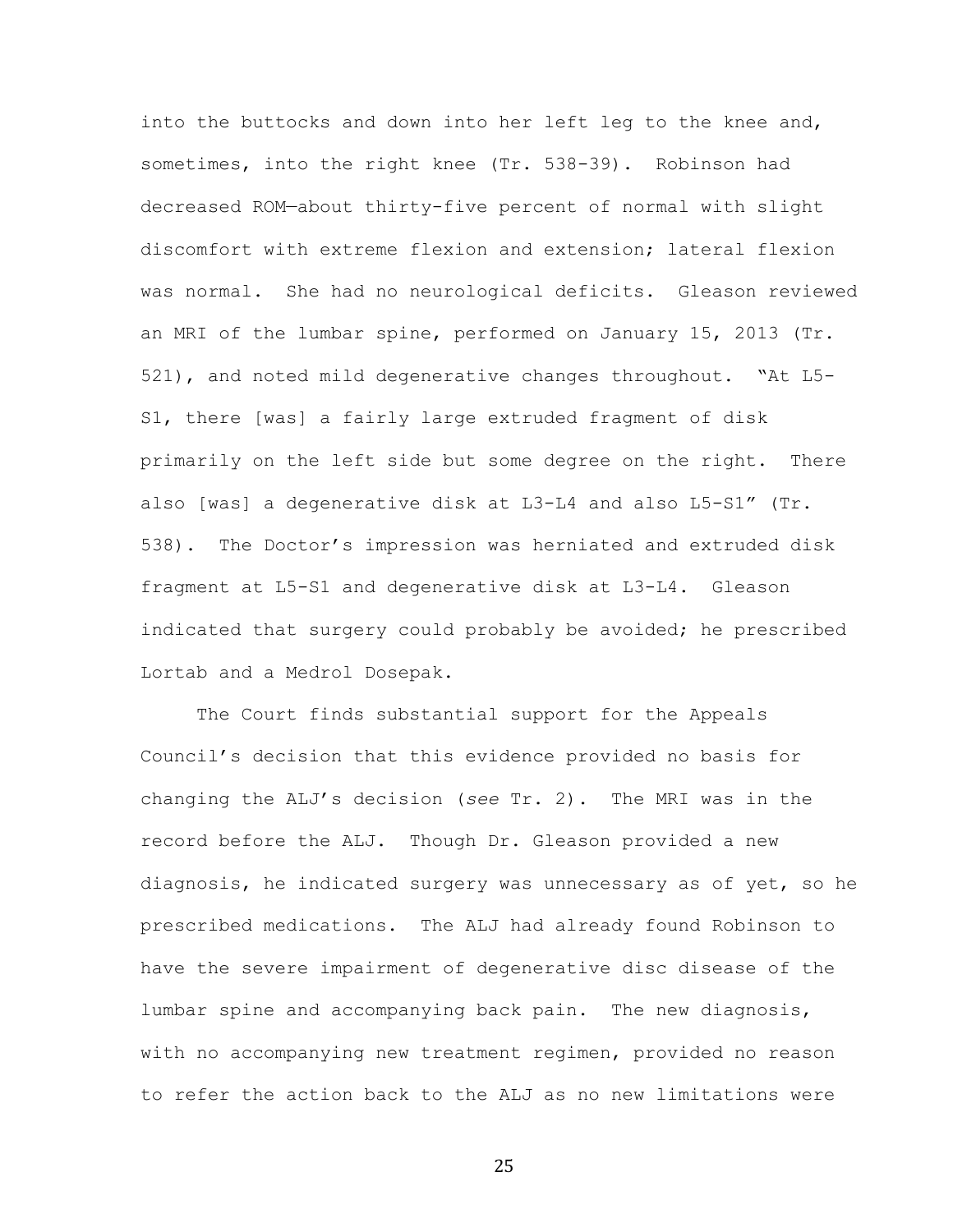suggested in the evidence.

Plaintiff also asserts that the Appeals Council erred in rejecting newly-submitted evidence solely on the basis of the treatment dates (Doc. 13, pp. 30-31). The Appeals Council's rejection stated as follows:

> We also looked at the medical records from West Alabama Mental Health Center from June 19, 2013 to May 25, 2014, from Choctaw General Hospital from October 26, 2013 to March 29, 2014, from Dr. David Malloy from January 1, 2014 and from the Spine Institute of Louisiana from October 16, 2013 to November 4, 2013. The administrative Law Judge decided your case through June 3, 2013. This new information is about a later time. Therefore, it does not affect the decision about whether you were disabled beginning on or before June 3, 2013.

(Tr. 2). The Appeals Council indicates that the evidence appears in Exhibits 20F through 24F (Tr. 5; *cf.* Tr. 529-44).

Plaintiff admits that "the records are dated after the date of the ALJ's decision" (Doc. 13, p. 31). This would normally be the end of this enquiry because, as noted earlier, the Council considers new evidence only if it relates "to the period on or before the date of the [ALJ's] hearing decision." 20 C.F.R. §§ 404.970(b) and 416.1470(b).

However, the Court has reviewed the evidence in question and notes that it all appears to pre-date the ALJ's decision (Tr. 2; *cf.* Tr. Index 3, 529-44). As such, the Appeals